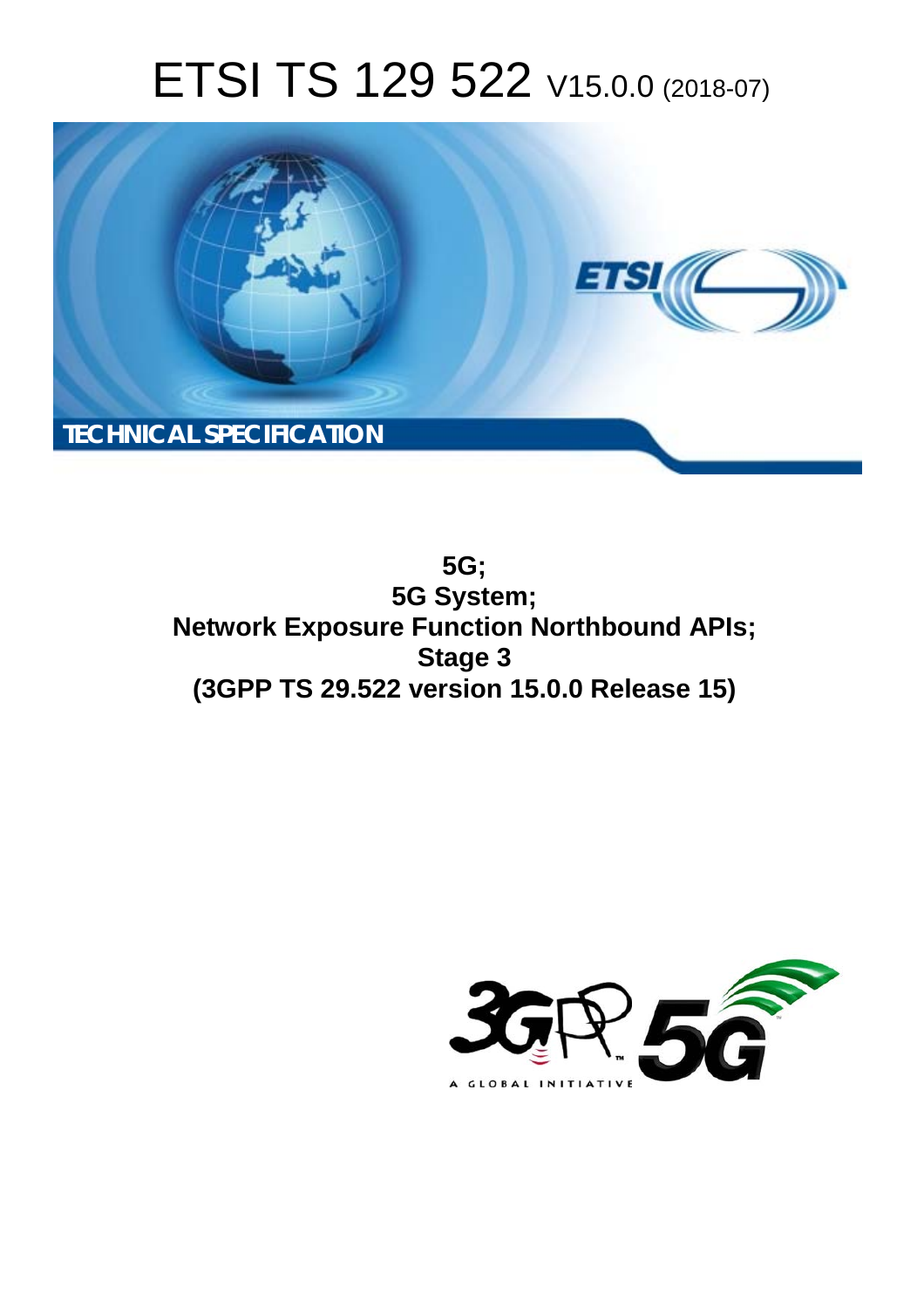Reference DTS/TSGC-0329522vf00

Keywords  $5G$ 

### *ETSI*

#### 650 Route des Lucioles F-06921 Sophia Antipolis Cedex - FRANCE

Tel.: +33 4 92 94 42 00 Fax: +33 4 93 65 47 16

Siret N° 348 623 562 00017 - NAF 742 C Association à but non lucratif enregistrée à la Sous-Préfecture de Grasse (06) N° 7803/88

#### *Important notice*

The present document can be downloaded from: <http://www.etsi.org/standards-search>

The present document may be made available in electronic versions and/or in print. The content of any electronic and/or print versions of the present document shall not be modified without the prior written authorization of ETSI. In case of any existing or perceived difference in contents between such versions and/or in print, the only prevailing document is the print of the Portable Document Format (PDF) version kept on a specific network drive within ETSI Secretariat.

Users of the present document should be aware that the document may be subject to revision or change of status. Information on the current status of this and other ETSI documents is available at <https://portal.etsi.org/TB/ETSIDeliverableStatus.aspx>

If you find errors in the present document, please send your comment to one of the following services: <https://portal.etsi.org/People/CommiteeSupportStaff.aspx>

#### *Copyright Notification*

No part may be reproduced or utilized in any form or by any means, electronic or mechanical, including photocopying and microfilm except as authorized by written permission of ETSI. The content of the PDF version shall not be modified without the written authorization of ETSI. The copyright and the foregoing restriction extend to reproduction in all media.

> © ETSI 2018. All rights reserved.

**DECT**TM, **PLUGTESTS**TM, **UMTS**TM and the ETSI logo are trademarks of ETSI registered for the benefit of its Members. **3GPP**TM and **LTE**TM are trademarks of ETSI registered for the benefit of its Members and of the 3GPP Organizational Partners. **oneM2M** logo is protected for the benefit of its Members.

**GSM**® and the GSM logo are trademarks registered and owned by the GSM Association.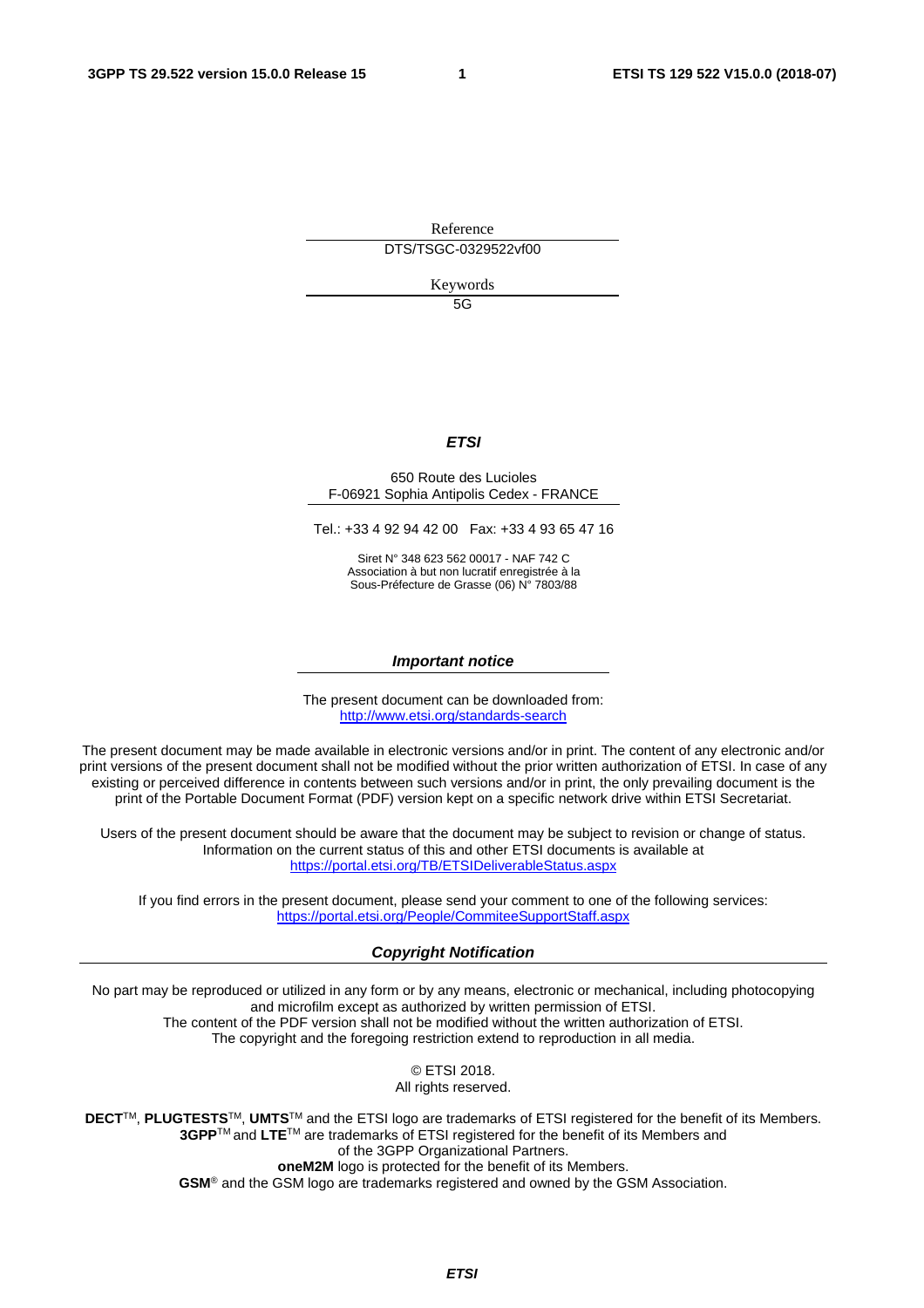# Intellectual Property Rights

#### Essential patents

IPRs essential or potentially essential to normative deliverables may have been declared to ETSI. The information pertaining to these essential IPRs, if any, is publicly available for **ETSI members and non-members**, and can be found in ETSI SR 000 314: *"Intellectual Property Rights (IPRs); Essential, or potentially Essential, IPRs notified to ETSI in respect of ETSI standards"*, which is available from the ETSI Secretariat. Latest updates are available on the ETSI Web server ([https://ipr.etsi.org/\)](https://ipr.etsi.org/).

Pursuant to the ETSI IPR Policy, no investigation, including IPR searches, has been carried out by ETSI. No guarantee can be given as to the existence of other IPRs not referenced in ETSI SR 000 314 (or the updates on the ETSI Web server) which are, or may be, or may become, essential to the present document.

#### **Trademarks**

The present document may include trademarks and/or tradenames which are asserted and/or registered by their owners. ETSI claims no ownership of these except for any which are indicated as being the property of ETSI, and conveys no right to use or reproduce any trademark and/or tradename. Mention of those trademarks in the present document does not constitute an endorsement by ETSI of products, services or organizations associated with those trademarks.

# Foreword

This Technical Specification (TS) has been produced by ETSI 3rd Generation Partnership Project (3GPP).

The present document may refer to technical specifications or reports using their 3GPP identities, UMTS identities or GSM identities. These should be interpreted as being references to the corresponding ETSI deliverables.

The cross reference between GSM, UMTS, 3GPP and ETSI identities can be found under [http://webapp.etsi.org/key/queryform.asp.](http://webapp.etsi.org/key/queryform.asp)

# Modal verbs terminology

In the present document "**shall**", "**shall not**", "**should**", "**should not**", "**may**", "**need not**", "**will**", "**will not**", "**can**" and "**cannot**" are to be interpreted as described in clause 3.2 of the [ETSI Drafting Rules](https://portal.etsi.org/Services/editHelp!/Howtostart/ETSIDraftingRules.aspx) (Verbal forms for the expression of provisions).

"**must**" and "**must not**" are **NOT** allowed in ETSI deliverables except when used in direct citation.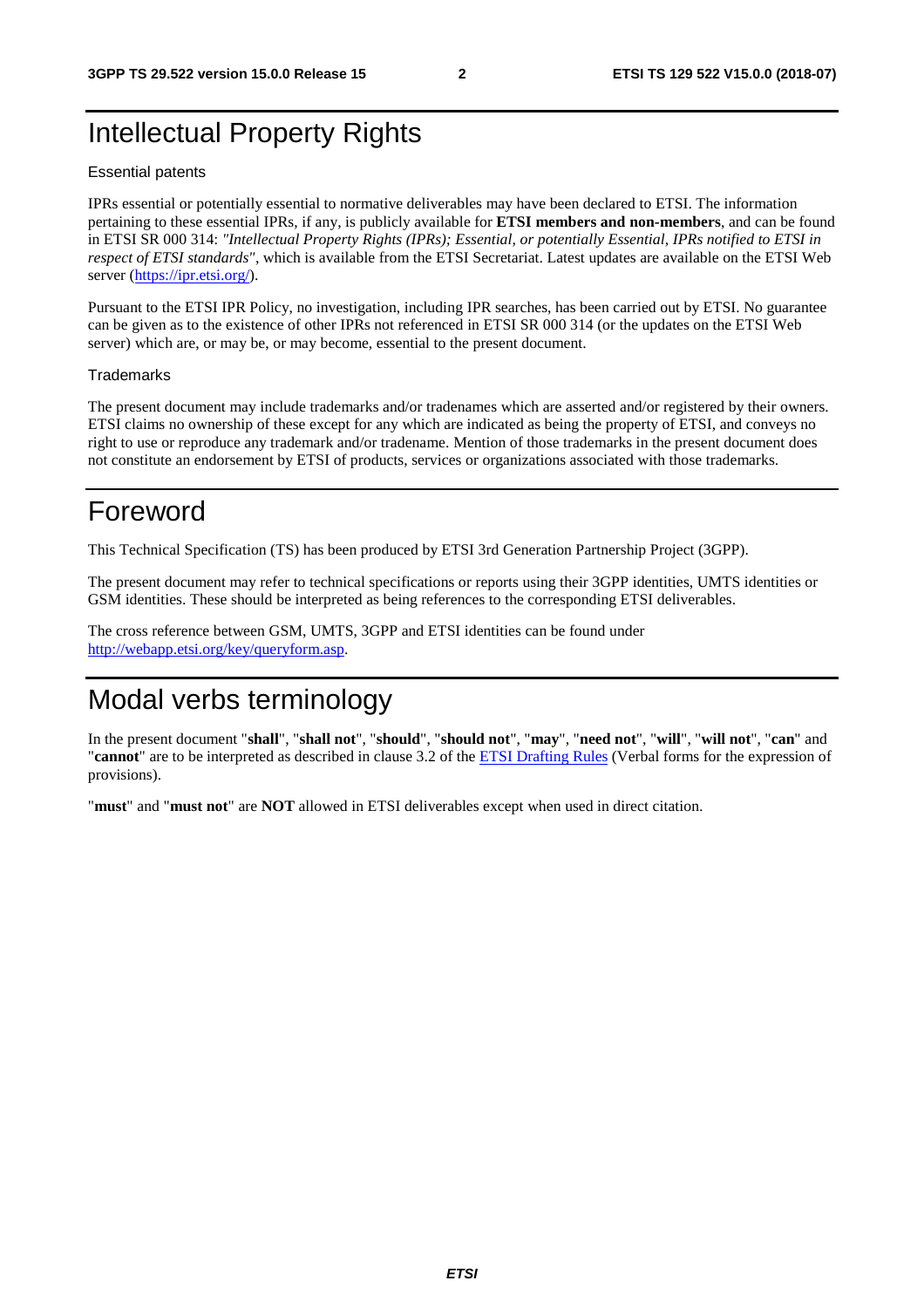$\mathbf{3}$ 

# Contents

| 1                      |  |  |  |  |  |  |
|------------------------|--|--|--|--|--|--|
| 2                      |  |  |  |  |  |  |
| 3                      |  |  |  |  |  |  |
| 3.1                    |  |  |  |  |  |  |
| 3.2                    |  |  |  |  |  |  |
| 4                      |  |  |  |  |  |  |
| 4.1                    |  |  |  |  |  |  |
| 4.2                    |  |  |  |  |  |  |
| 4.3                    |  |  |  |  |  |  |
| 4.3.1<br>4.3.2         |  |  |  |  |  |  |
| 4.4                    |  |  |  |  |  |  |
| 4.4.1                  |  |  |  |  |  |  |
| 4.4.2                  |  |  |  |  |  |  |
| 4.4.3                  |  |  |  |  |  |  |
| 4.4.4                  |  |  |  |  |  |  |
| 4.4.5                  |  |  |  |  |  |  |
| 4.4.6                  |  |  |  |  |  |  |
| 4.4.7                  |  |  |  |  |  |  |
| 4.4.7.1                |  |  |  |  |  |  |
| 4.4.7.2                |  |  |  |  |  |  |
| 4.4.7.3                |  |  |  |  |  |  |
| 5                      |  |  |  |  |  |  |
| 5.1                    |  |  |  |  |  |  |
| 5.2                    |  |  |  |  |  |  |
| 5.3                    |  |  |  |  |  |  |
| 5.4                    |  |  |  |  |  |  |
| 5.4.1<br>5.4.1.1       |  |  |  |  |  |  |
| 5.4.1.2                |  |  |  |  |  |  |
| 5.4.1.2.1              |  |  |  |  |  |  |
| 5.4.1.2.2              |  |  |  |  |  |  |
| 5.4.1.2.3              |  |  |  |  |  |  |
| 5.4.1.2.3.1            |  |  |  |  |  |  |
| 5.4.1.2.3.2            |  |  |  |  |  |  |
| 5.4.1.2.3.3            |  |  |  |  |  |  |
| 5.4.1.3                |  |  |  |  |  |  |
| 5.4.1.3.1<br>5.4.1.3.2 |  |  |  |  |  |  |
| 5.4.1.3.3              |  |  |  |  |  |  |
| 5.4.1.3.3.1            |  |  |  |  |  |  |
| 5.4.1.3.3.2            |  |  |  |  |  |  |
| 5.4.1.3.3.3            |  |  |  |  |  |  |
| 5.4.1.3.3.4            |  |  |  |  |  |  |
| 5.4.1.3.3.5            |  |  |  |  |  |  |
| 5.4.2                  |  |  |  |  |  |  |
| 5.4.2.1                |  |  |  |  |  |  |
| 5.4.2.2                |  |  |  |  |  |  |
| 5.4.2.3                |  |  |  |  |  |  |
| 5.4.2.3.1              |  |  |  |  |  |  |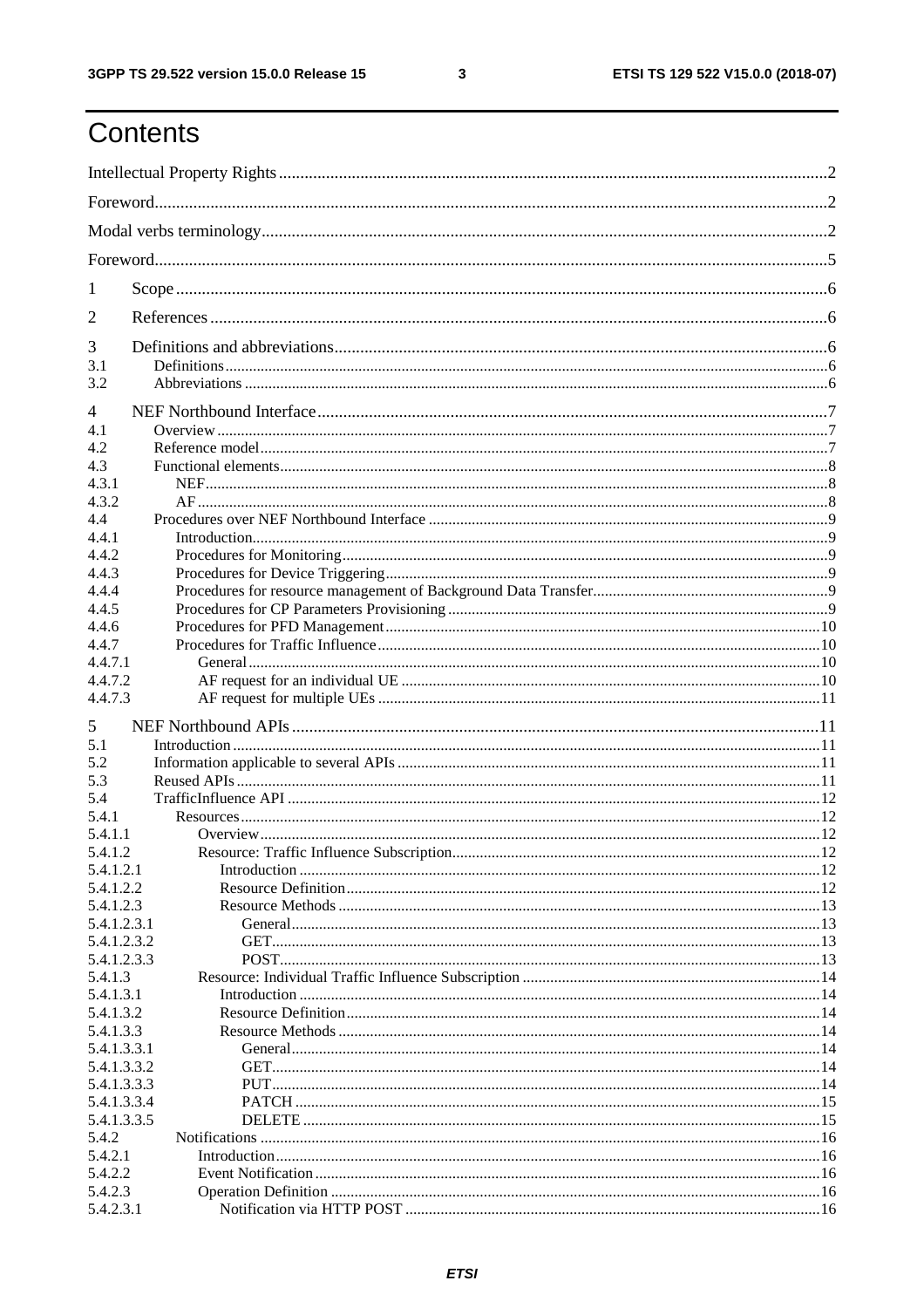#### $\overline{\mathbf{4}}$

| 5.4.2.3.2 |                                                                                 |  |  |  |  |  |  |
|-----------|---------------------------------------------------------------------------------|--|--|--|--|--|--|
| 5.4.3     |                                                                                 |  |  |  |  |  |  |
| 5.4.3.1   |                                                                                 |  |  |  |  |  |  |
| 5.4.3.2   |                                                                                 |  |  |  |  |  |  |
| 5.4.3.3   |                                                                                 |  |  |  |  |  |  |
| 5.4.3.3.1 |                                                                                 |  |  |  |  |  |  |
| 5.4.3.3.2 |                                                                                 |  |  |  |  |  |  |
| 5.4.3.3.3 |                                                                                 |  |  |  |  |  |  |
| 5.4.3.3.4 |                                                                                 |  |  |  |  |  |  |
| 5.4.3.3.5 |                                                                                 |  |  |  |  |  |  |
| 5.4.3.3.6 |                                                                                 |  |  |  |  |  |  |
| 5.4.3.4   |                                                                                 |  |  |  |  |  |  |
| 5.4.3.4.1 |                                                                                 |  |  |  |  |  |  |
| 5.4.3.4.2 |                                                                                 |  |  |  |  |  |  |
| 5.4.3.4.3 |                                                                                 |  |  |  |  |  |  |
| 5.4.3.4.4 |                                                                                 |  |  |  |  |  |  |
| 5.4.4     |                                                                                 |  |  |  |  |  |  |
| 6         |                                                                                 |  |  |  |  |  |  |
| 7         |                                                                                 |  |  |  |  |  |  |
|           | OpenAPI representation for NEF Northbound APIs24<br><b>Annex A (normative):</b> |  |  |  |  |  |  |
| A.1       |                                                                                 |  |  |  |  |  |  |
| A.2       |                                                                                 |  |  |  |  |  |  |
|           | <b>Annex B</b> (informative):                                                   |  |  |  |  |  |  |
|           |                                                                                 |  |  |  |  |  |  |
|           |                                                                                 |  |  |  |  |  |  |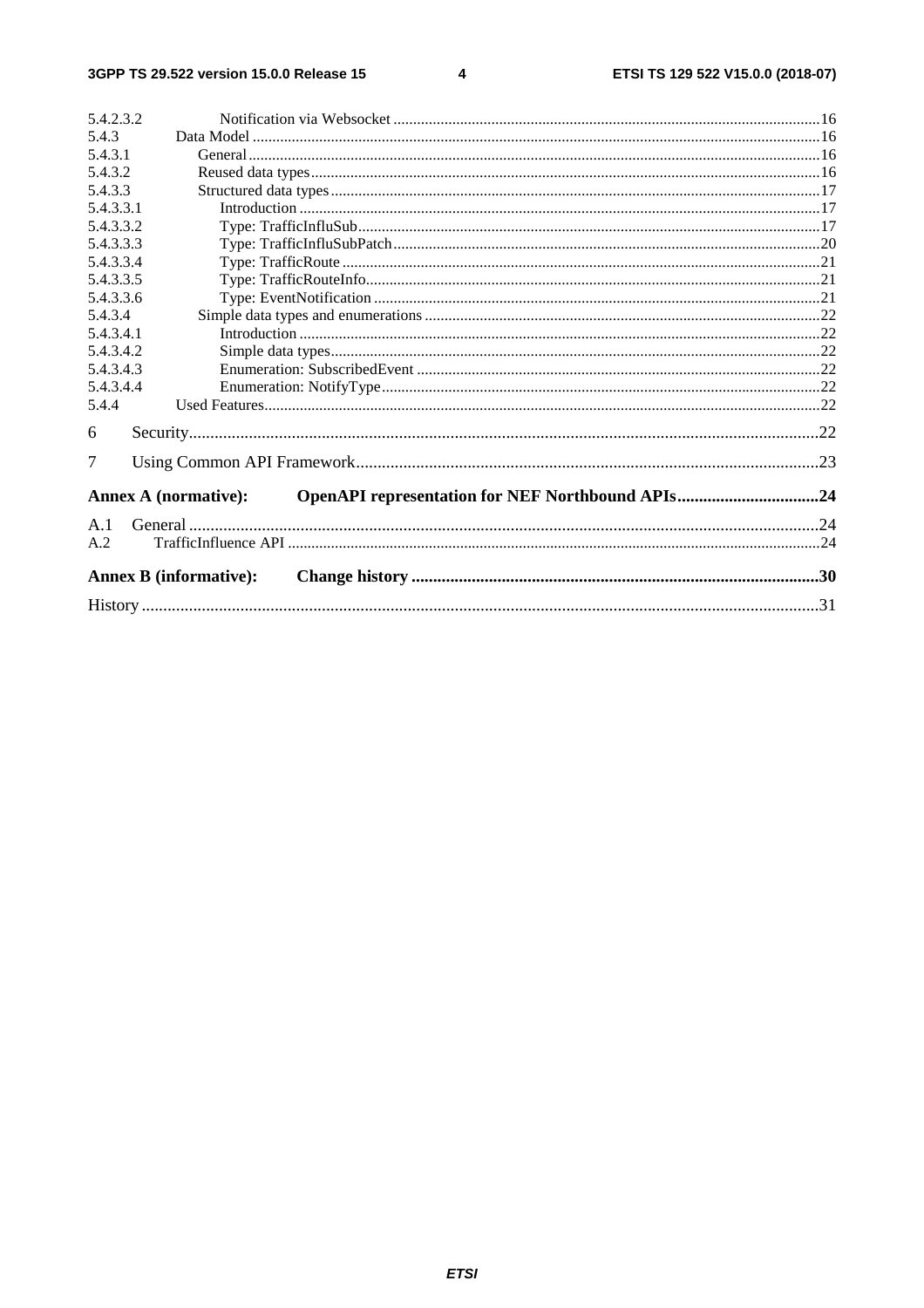# Foreword

This Technical Specification has been produced by the 3rd Generation Partnership Project (3GPP).

The contents of the present document are subject to continuing work within the TSG and may change following formal TSG approval. Should the TSG modify the contents of the present document, it will be re-released by the TSG with an identifying change of release date and an increase in version number as follows:

Version x.y.z

where:

- x the first digit:
	- 1 presented to TSG for information;
	- 2 presented to TSG for approval;
	- 3 or greater indicates TSG approved document under change control.
- y the second digit is incremented for all changes of substance, i.e. technical enhancements, corrections, updates, etc.
- z the third digit is incremented when editorial only changes have been incorporated in the document.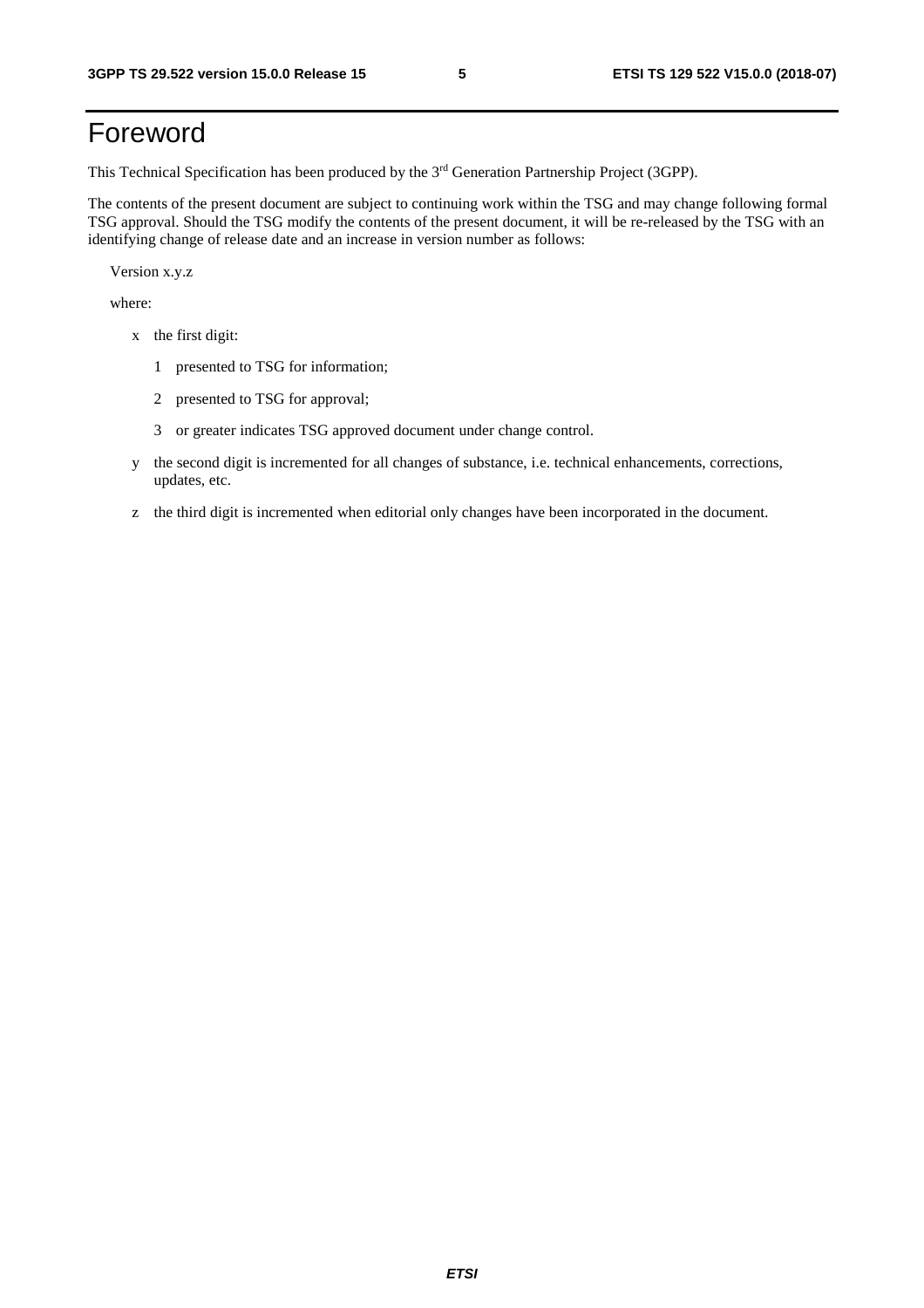# 1 Scope

The present specification describes the protocol for the NEF Northbound interface between the NEF and the AF. The NEF Northbound interface and the related stage 2 functional requirements are defined in 3GPP TS 23.502 [2].

# 2 References

The following documents contain provisions which, through reference in this text, constitute provisions of the present document.

- References are either specific (identified by date of publication, edition number, version number, etc.) or non-specific.
- For a specific reference, subsequent revisions do not apply.
- For a non-specific reference, the latest version applies. In the case of a reference to a 3GPP document (including a GSM document), a non-specific reference implicitly refers to the latest version of that document *in the same Release as the present document*.
- [1] 3GPP TR 21.905: "Vocabulary for 3GPP Specifications".
- [2] 3GPP TS 23.502: "Procedures for the 5G system".
- [3] 3GPP TS 23.501: "System Architecture for the 5G".
- [4] 3GPP TS 29.122: "T8 reference point for northbound Application Programming Interfaces (APIs)".
- [5] Open API Initiative, "OpenAPI 3.0.0 Specification", [https://github.com/OAI/OpenAPI-](https://github.com/OAI/OpenAPI-Specification/blob/master/versions/3.0.0.md)[Specification/blob/master/versions/3.0.0.md](https://github.com/OAI/OpenAPI-Specification/blob/master/versions/3.0.0.md).
- [6] 3GPP TS 33.501: "Security architecture and procedures for 5G System".
- [7] 3GPP TS 29.514: "5G System; Policy Authorization Service; Stage 3".
- [8] 3GPP TS 29.571: "5G System; Common Data Types for Service Based Interfaces; Stage 3".
- [9] 3GPP TS 29.521: "5G System; Binding Support Management Service; Stage 3".
- [10] 3GPP TS 29.505: "5G System; Usage of the Unified Data Repository services for Subscription Data; Stage 3".
- [11] 3GPP TS 23.222: "Common API Framework for 3GPP Northbound APIs; Stage 2".
- [12] 3GPP TS 29.222: "Common API Framework for 3GPP Northbound APIs; Stage 3".

# 3 Definitions and abbreviations

# 3.1 Definitions

For the purposes of the present document, the terms and definitions given in 3GPP TR 21.905 [1] and the following apply. A term defined in the present document takes precedence over the definition of the same term, if any, in 3GPP TR 21.905 [1].

# 3.2 Abbreviations

For the purposes of the present document, the abbreviations given in 3GPP TR 21.905 [1] and the following apply. An abbreviation defined in the present document takes precedence over the definition of the same abbreviation, if any, in 3GPP TR 21.905 [1].

| AF         | <b>Application Function</b>     |
|------------|---------------------------------|
| <b>BDT</b> | <b>Background Data Transfer</b> |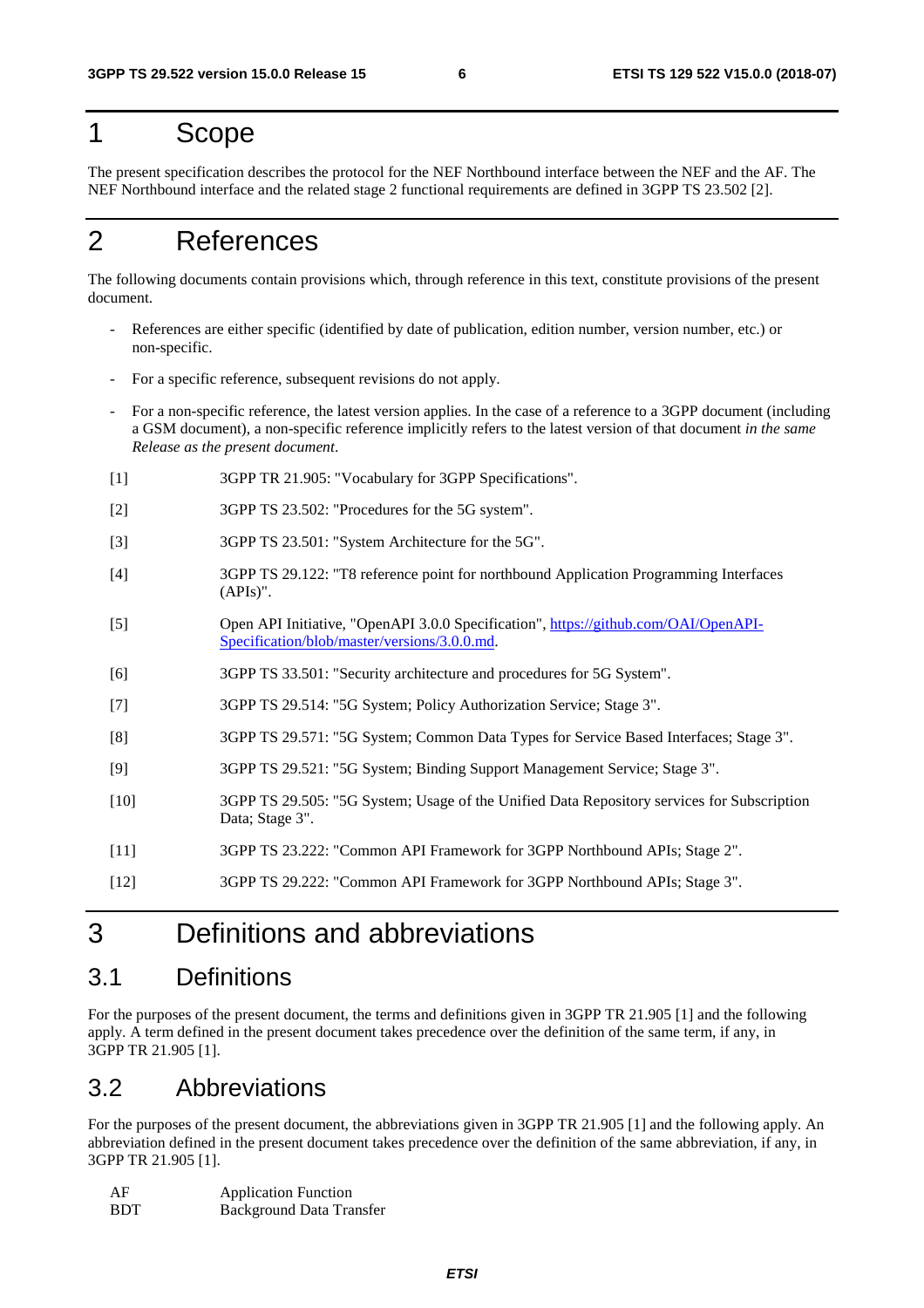| <b>CAPIF</b> | Common API Framework                                  |
|--------------|-------------------------------------------------------|
| CP           | <b>Communication Pattern</b>                          |
| DN           | Data Network                                          |
| <b>DNAI</b>  | DN Access Identifier                                  |
| <b>DNN</b>   | Data Network Name                                     |
| <b>GPSI</b>  | Generic Public Subscription Identifier                |
| <b>NEF</b>   | <b>Network Exposure Function</b>                      |
| <b>PCF</b>   | <b>Policy Control Function</b>                        |
| <b>PCRF</b>  | Policy and Charging Rule Function                     |
| <b>PFD</b>   | Packet Flow Description                               |
| <b>PFDF</b>  | Packet Flow Description Function                      |
| <b>REST</b>  | Representational State Transfer                       |
| <b>SCEF</b>  | <b>Service Capability Exposure Function</b>           |
| S-NSSAI      | Single Network Slice Selection Assistance Information |
| <b>UDR</b>   | Unified Data Repository                               |
| $_{\rm UP}$  | User Plane                                            |
|              |                                                       |

# 4 NEF Northbound Interface

## 4.1 Overview

The NEF Northbound interface is between the NEF and the AF. It specifies RESTful APIs that allow the AF to access the services and capabilities provided by 3GPP network entities and securely exposed by the NEF.

This document also specifies the procedures triggered at the NEF by API requests from the AF and by event notifications received from 3GPP network entities.

The stage 2 level requirements and signalling flows for the NEF Northbound interface are defined in 3GPP TS 23.502 [2].

The NEF Northbound interface supports the following procedures:

- Procedures for Monitoring
- Procedures for Device Triggering
- Procedures for resource management of Background Data Transfer
- Procedures for CP Parameters Provisioning
- Procedures for PFD Management
- Procedures for Traffic Influence

Which correspond to the following services respectively, supported by the NEF as defined in 3GPP TS 23.502 [2]:

- Nnef\_EventExposure service
- Nnef\_Trigger service
- Nnef\_BDTPNegotiation service
- Nnef ParameterProvision service
- Nnef PFDmanagement service
- Nnef TrafficInfluence service

# 4.2 Reference model

The NEF Northbound interface resides between the NEF and the AF as depicted in figure 4.2.1. The overall NEF architecture is depicted in 3GPP TS 23.502 [2]. An AF can get services from multiple NEFs, and an NEF can provide service to multiple AFs.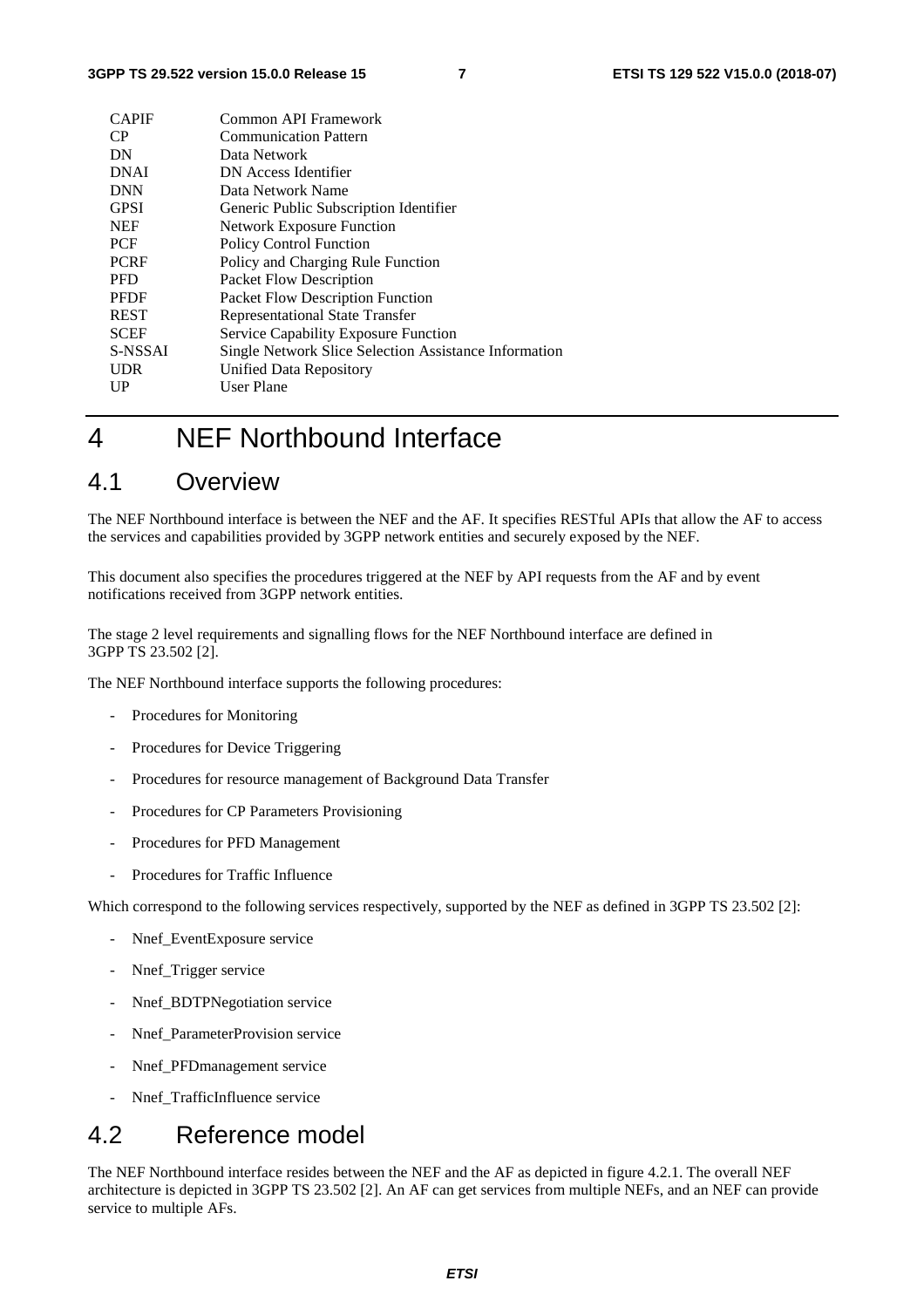NOTE: The AF can be provided by the third party.



#### **Figure 4.2-1: Reference Architecture for the Nnef Service; SBI representation**



#### **Figure 4.2-2: Reference Architecture for the Nnef Service; reference point representation**

# 4.3 Functional elements

#### 4.3.1 NEF

The Network Exposure Function (NEF) is a functional element that supports the following functionalities:

- The NEF shall securely expose network capabilities and events provided by 3GPP NFs to AF.
- The NEF shall provide a means for the AF to securely provide information to 3GPP network and may authenticate, authorize and assist in throttling the AF.
- The NEF shall be able to translate the information received from the AF to the one sent to internal 3GPP NFs, and vice versa.
- The NEF shall support to expose information (collected from other 3GPP NFs) to the AF.
- The NEF may support a PFD Function which allows the AF to provision PFD(s) and may store and retrieve PFD(s) in the UDR. The NEF further provisions PFD(s) to the SMF.

A specific NEF instance may support one or more of the functionalities described above and consequently an individual NEF may support a subset of the APIs specified for capability exposure.

NOTE: The NEF can access the UDR located in the same PLMN as the NEF.

### 4.3.2 AF

The Application Function (AF) may interact with the 3GPP Core Network via the NEF in order to access network capabilities.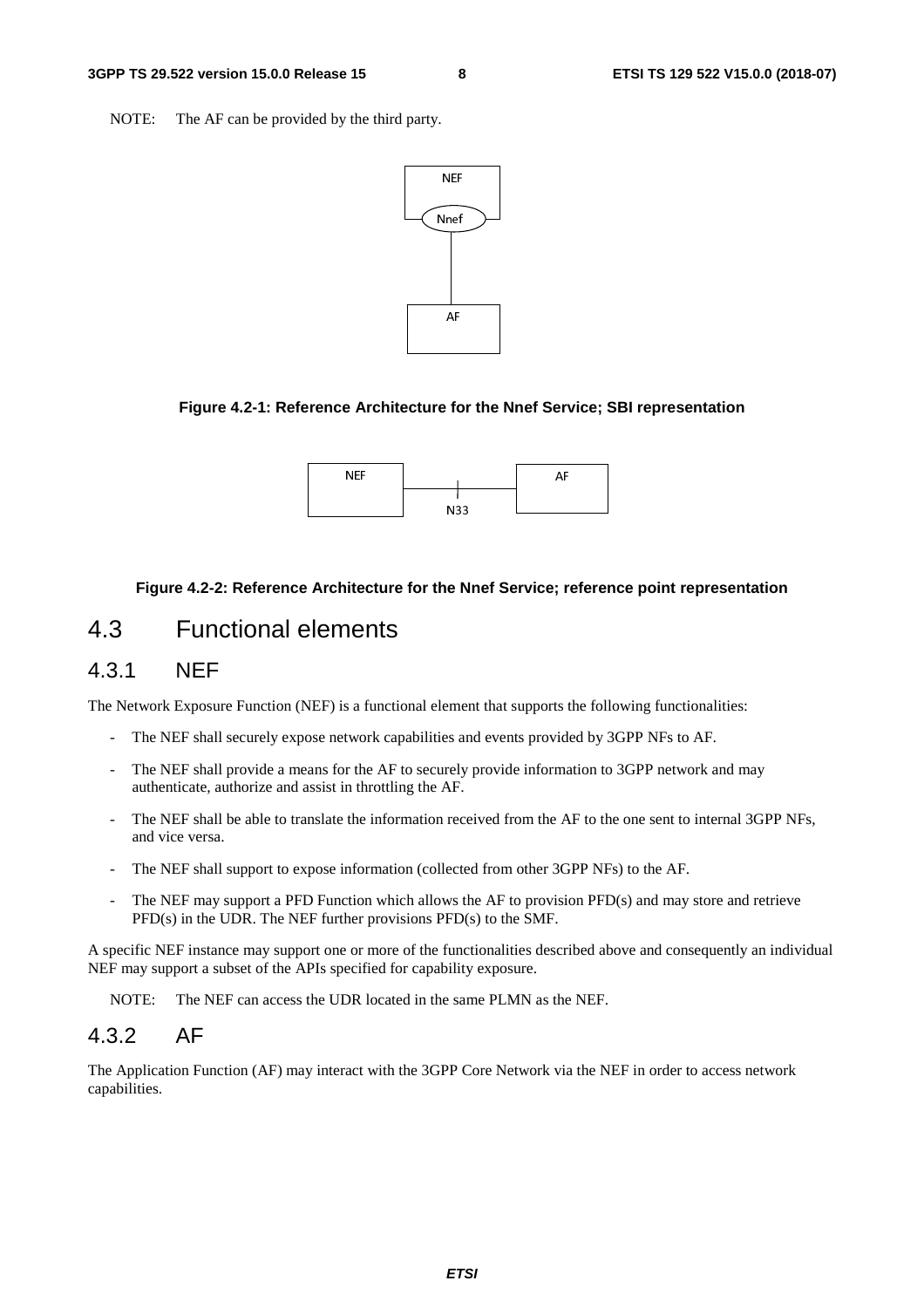# 4.4 Procedures over NEF Northbound Interface

### 4.4.1 Introduction

All procedures that operate across the NEF Northbound interface, as specified in 3GPP TS 23.502 [2], are specified in the following subclauses.

# 4.4.2 Procedures for Monitoring

The procedures for monitoring as described in subclause 4.4.3 of 3GPP TS 29.122 [4] shall be applicable in 5GS with the following differences:

- description of the SCS/AS applies to the AF;
- description of the SCEF applies to the NEF;
- description of the HSS applies to the UDM, and the NEF shall interact with the UDM by using Nudm\_EventExposure service:
- description of the MME/SGSN applies to the AMF, and the NEF shall interact with the AMF by using Namf\_EventExposure service;
- description about the PCRF is not applicable.

## 4.4.3 Procedures for Device Triggering

The procedures for device triggering as described in subclause 4.4.6 of 3GPP TS 29.122 [4] shall be applicable in 5G with the following differences:

- description of the SCS/AS applies to the AF;
- description of the SCEF applies to the NEF;
- description of the HSS applies to the UDM;
- the NEF shall interact with the UDM by using the Nudm\_SDM service and the Nudm\_UECM service; and
- the NEF acts as MTC-IWF.

### 4.4.4 Procedures for resource management of Background Data Transfer

The procedures for resource management of Background Data Transfer (BDT) in 5GS are described in subclause 4.4.3 3GPP TS 29.122 [4] with the following differences:

- description of the SCEF applies to the NEF;
- description of the PCRF applies to the PCF; and
- the NEF shall interact with the PCF by using Npcf\_BDTPolicyControl service.

# 4.4.5 Procedures for CP Parameters Provisioning

The procedures for CP parameters provisioning as described in subclause 4.4.9 of 3GPP TS 29.122 [4] shall be applicable in 5G with the following differences:

- description of the SCS/AS applies to the AF;
- description of the SCEF applies to the NEF;
- description of the HSS applies to the UDM;
- the NEF shall interact with the UDM by using Nudm\_ParameterProvision service.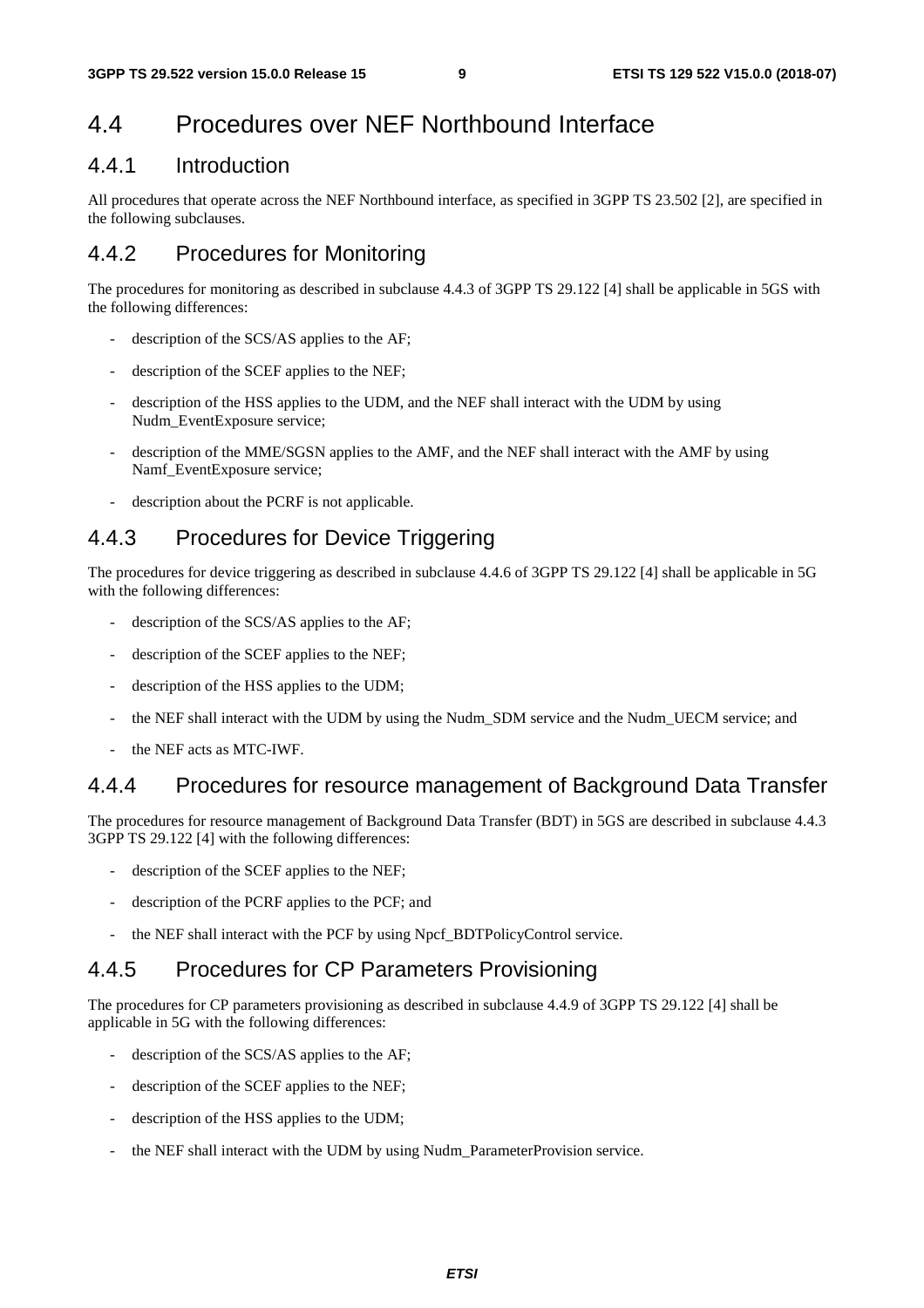# 4.4.6 Procedures for PFD Management

The procedures for PFD management as described in subclause 4.4.10 of 3GPP TS 29.122 [4] shall be applicable for 5GS with the following differences:

- description of the SCEF applies to the NEF; and
- the NEF (PFDF) shall interact with the UDR for PFD management by using Nudr\_DataRepository service. The PFDF is functionality within the NEF.

### 4.4.7 Procedures for Traffic Influence

#### 4.4.7.1 General

In order to create a resource for the Traffic Influence, the AF shall send an HTTP POST message to the NEF to the resource "Traffic Influence Subscription", the body of the HTTP POST message may include the AF Service Identifier, external Group Identifier, external Identifier, anyUE Indication, the UE IP address, GPSI, DNN, S-NSSAI, Application Identifier or traffic filtering information, Subscribed Event, Notification destination address, a list of geographic zone identifier(s), AF Transaction Identifier, a list of DNAI(s), routing profile ID(s) or N6 traffic routing information, Indication of application relocation possibility, type of notifications, Temporal and spatial validity conditions. The Notification destination address shall be included if the Subscribed Event is included in the HTTP request message.

In order to update an existing traffic influence subscription, the AF shall send an HTTP PUT or PATCH message to the resource "Individual Traffic Influence Subscription" requesting to change the traffic influence parameters.

In order to delete an existing traffic influence subscription, the AF shall send an HTTP DELETE message to the NEF to the resource "Individual Traffic Influence Subscription".

Upon receipt of the HTTP request from the AF, if the AF is authorized, the NEF shall perform the mapping as described in 3GPP TS 23.501 [3], and then perform as described in subclause 4.4.7.2 if the request is for an individual UE or perform as described in subclause 4.4.7.3 if the request is for multiple UEs.

If the NEF receives a UP management event notification from the PCF or the SMF indicating the subscribed event is detected, the NEF shall send an HTTP POST message including the notified event (e.g. a DNAI has changed) to the AF. The AF shall respond with an HTTP response to confirm the notification destination received during creation of the subscription.

#### 4.4.7.2 AF request for an individual UE

Upon receipt of the above AF request which is for an individual UE, the NEF may interact with the BSF to retrieve the related PCF information by invoking the Nbsf\_Management\_Discovery service operation as described in 3GPP TS 29.521 [9], if the NEF receives an error code from the BSF, the NEF shall not create, update or delete the resource and shall respond to the SCS/AS with a status code set to 500 Internal Server Error.

After receiving a successful response from the BSF, the NEF shall interact with the PCF by invoking the Npcf PolicyAuthorization service as described in 3GPP TS 29.514 [7]. After receiving a successful response from the PCF, the NEF shall,

- for the HTTP POST request, create a resource "Individual Traffic Influence Subscription" which represents the traffic influence subscription, addressed by a URI that contains the AF Identifier and an NEF-created subscription identifier, and shall respond to the AF with a 201 Created status code, including a Location header field containing the URI for the created resource. The AF shall use the URI received in the Location header in subsequent requests to the NEF to refer to this traffic influence subscription.
- for the HTTP PUT or PATCH request, update a resource "Individual Traffic Influence Subscription" which represents the traffic influence subscription, and shall responds to the AF with a 200 OK status code.
- for the HTTP DELETE request, remove all properties of the resource and delete the corresponding active resource "Individual Traffic Influence Subscription" which represents the traffic influence subscription, then shall responds to the AF with a 204 No Content status code.

If the NEF receives a response with an error code from the PCF, the SCEF shall not create, update or delete the resource and shall respond to the SCS/AS with a status code set to 500 Internal Server Error.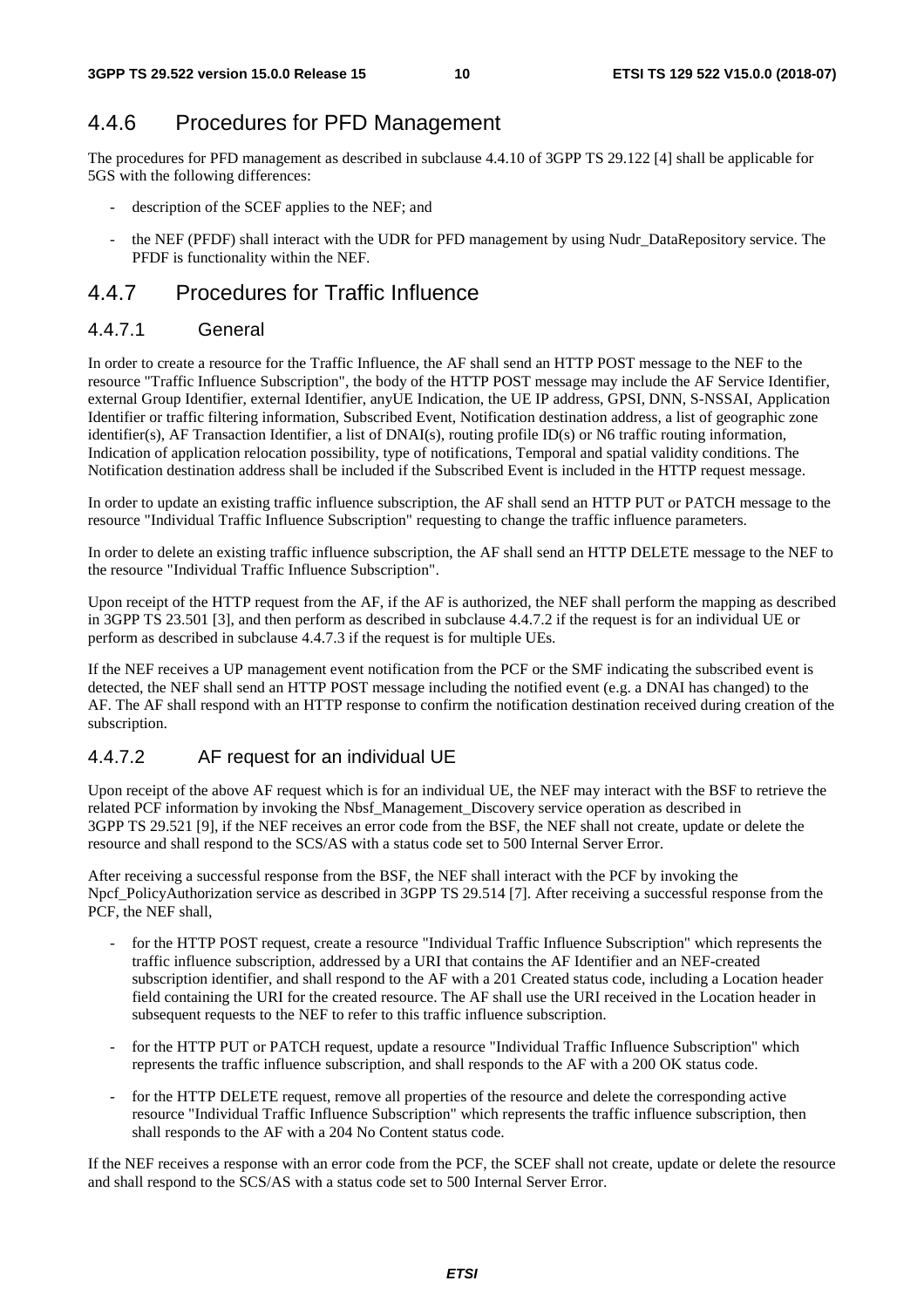### 4.4.7.3 AF request for multiple UEs

Upon receipt of the AF request, if the request is for a group of UEs or any UE, the NEF may interact with the UDR by invoking the Nudr\_DataRepository service as described in 3GPP TS 29.505 [10], if the NEF receives an error code from the UDR, the NEF shall not create, update or delete the resource and shall respond to the SCS/AS with a status code set to 500 Internal Server Error.

After receiving a successful response from the UDR, the NEF shall,

- for the HTTP POST request, create a resource "Individual Traffic Influence Subscription" which represents the traffic influence subscription, addressed by a URI that contains the AF Identifier and an NEF-created subscription identifier, and shall respond to the AF with a 201 Created status code, including a Location header field containing the URI for the created resource. The AF shall use the URI received in the Location header in subsequent requests to the NEF to refer to this traffic influence subscription.
- for the HTTP PUT or PATCH request, update a resource "Individual Traffic Influence Subscription" which represents the traffic influence subscription, and shall responds to the AF with a 200 OK status code.
- for the HTTP DELETE request, delete the corresponding active resource "Individual Traffic Influence Subscription" which represents the traffic influence subscription, and shall responds to the AF with a 204 No Content status code.

# 5 NEF Northbound APIs

# 5.1 Introduction

The NEF Northbound APIs are a set of APIs defining the related procedures and resources for the interaction between the NEF and the AF.

# 5.2 Information applicable to several APIs

The usage of HTTP and content type, as specified in subclauses 5.2.2 and 5.2.3 of 3GPP TS 29.122 [4] respectively, shall be applicable for NEF Northbound APIs.

The notification, error handling, feature negotiation, HTTP custom headers as specified in subclauses 5.2.5, 5.2.6, 5.2.7, 5.2.8 of 3GPP TS 29.122 [4] respectively, shall be applicable for NEF Northbound APIs except that the SCEF is replaced by the NEF and the SCS/AS by the AF.

The conventions for Open API specification files as specified in subclause 5.2.10 of 3GPP TS 29.122 [4] shall be applicable for NEF Northbound APIs.

# 5.3 Reused APIs

This subclause describes the northbound APIs which are applicable for both EPS and 5GS.

#### **Table 5.3.1-1: Reused APIs applicable for both EPS and 5GS**

| <b>API Name</b>         | <b>Differences</b>                                                                                               |
|-------------------------|------------------------------------------------------------------------------------------------------------------|
| ResourceManagementOfBdt |                                                                                                                  |
| PfdManagement           |                                                                                                                  |
| MonitoringEvent         |                                                                                                                  |
| DeviceTriggering        |                                                                                                                  |
| CpProvisioning          | The "ExpectedUMT_5G" feature as described in subclause 5.11.4 of<br>3GPP TS 29.122 [4] shall be supported in 5G. |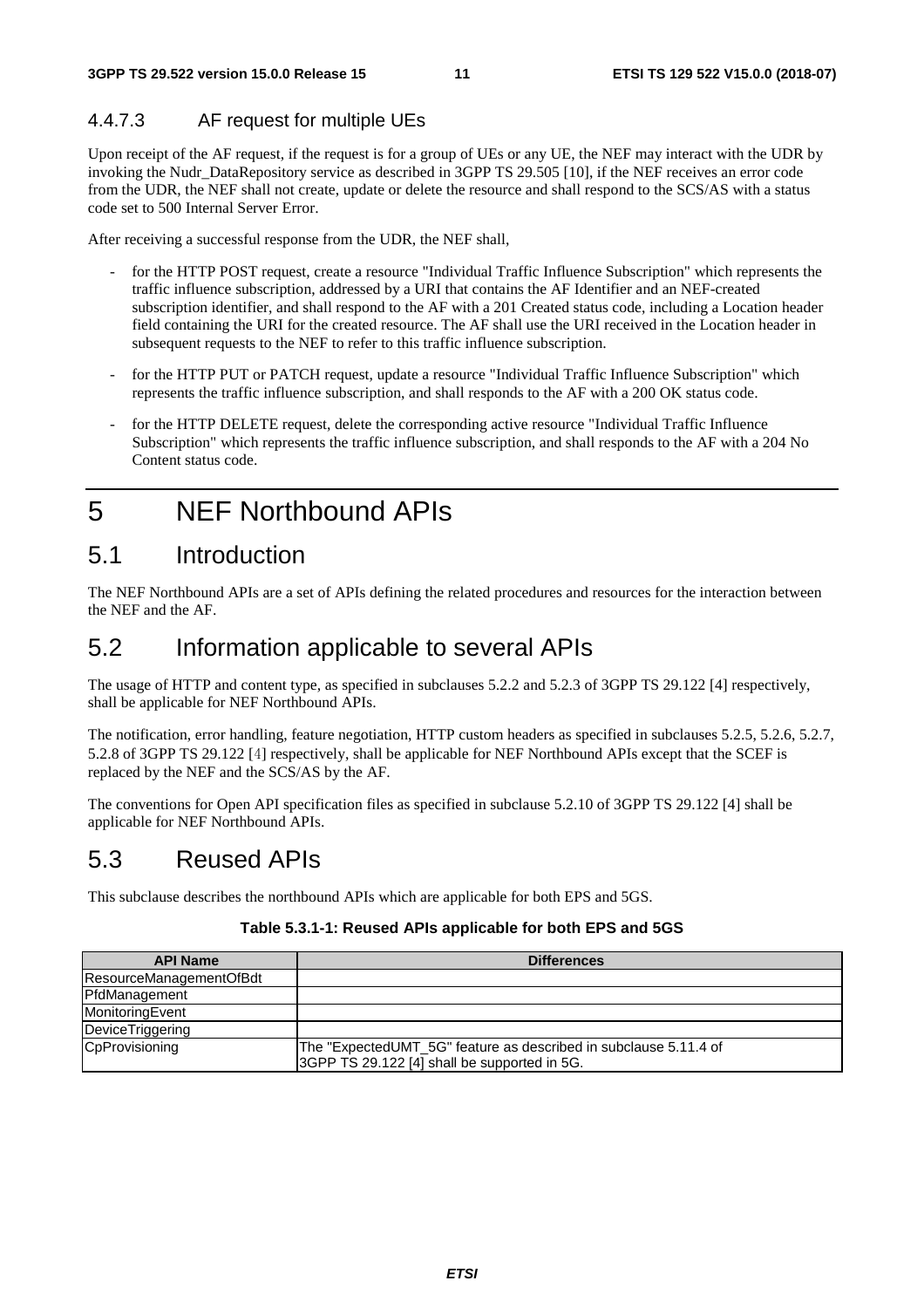# 5.4 TrafficInfluence API

### 5.4.1 Resources

#### 5.4.1.1 Overview

This subclause describes the structure for the Resource URIs as shown in figure 5.4.1.1-1 and the resources and HTTP methods used for the TrafficInfluence API.



#### **Figure 5.4.1.1-1: Resource URI structure of the TrafficInfluence API**

Table 5.4.1.1-1 provides an overview of the resources and HTTP methods applicable for the TrafficInfluence API.

| Resource name                  | <b>Resource URI</b>                                   | <b>HTTP</b> method | <b>Description</b>                                                                      |
|--------------------------------|-------------------------------------------------------|--------------------|-----------------------------------------------------------------------------------------|
|                                | <b>3</b> gpp-traffic-                                 | <b>GET</b>         | Read all subscriptions for a<br>given AF                                                |
| Traffic Influence Subscription | Influence/v1/{afld}/subscriptions                     | <b>POST</b>        | Create a new subscription to<br>traffic influence                                       |
|                                |                                                       | <b>GET</b>         | Read the subscription to the<br>traffic influence                                       |
| IIndividual Traffic Influence  | 3qpp-traffic-<br>Influence/v1/{afld}/subscriptions/{s | IPUT               | Modify all of the properties of<br>an existing subscription to an<br>traffic influence  |
| Subscription                   | ubscriptionId}                                        | <b>PATCH</b>       | Modify part of the properties of<br>an existing subscription to an<br>traffic influence |
|                                |                                                       | <b>IDELETE</b>     | Delete the subscription to the<br>traffic influence                                     |

**Table 5.4.1.1-1: Resources and methods overview** 

#### 5.4.1.2 Resource: Traffic Influence Subscription

#### 5.4.1.2.1 Introduction

This resource allows a AF to read all active traffic influence subscribtions for the given AF.

#### 5.4.1.2.2 Resource Definition

#### Resource URI: **{apiRoot}/3gpp-traffic-influence/v1/{afId}/subscriptions**

This resource shall support the resource URI variables defined in table 5.4.1.2.2-1.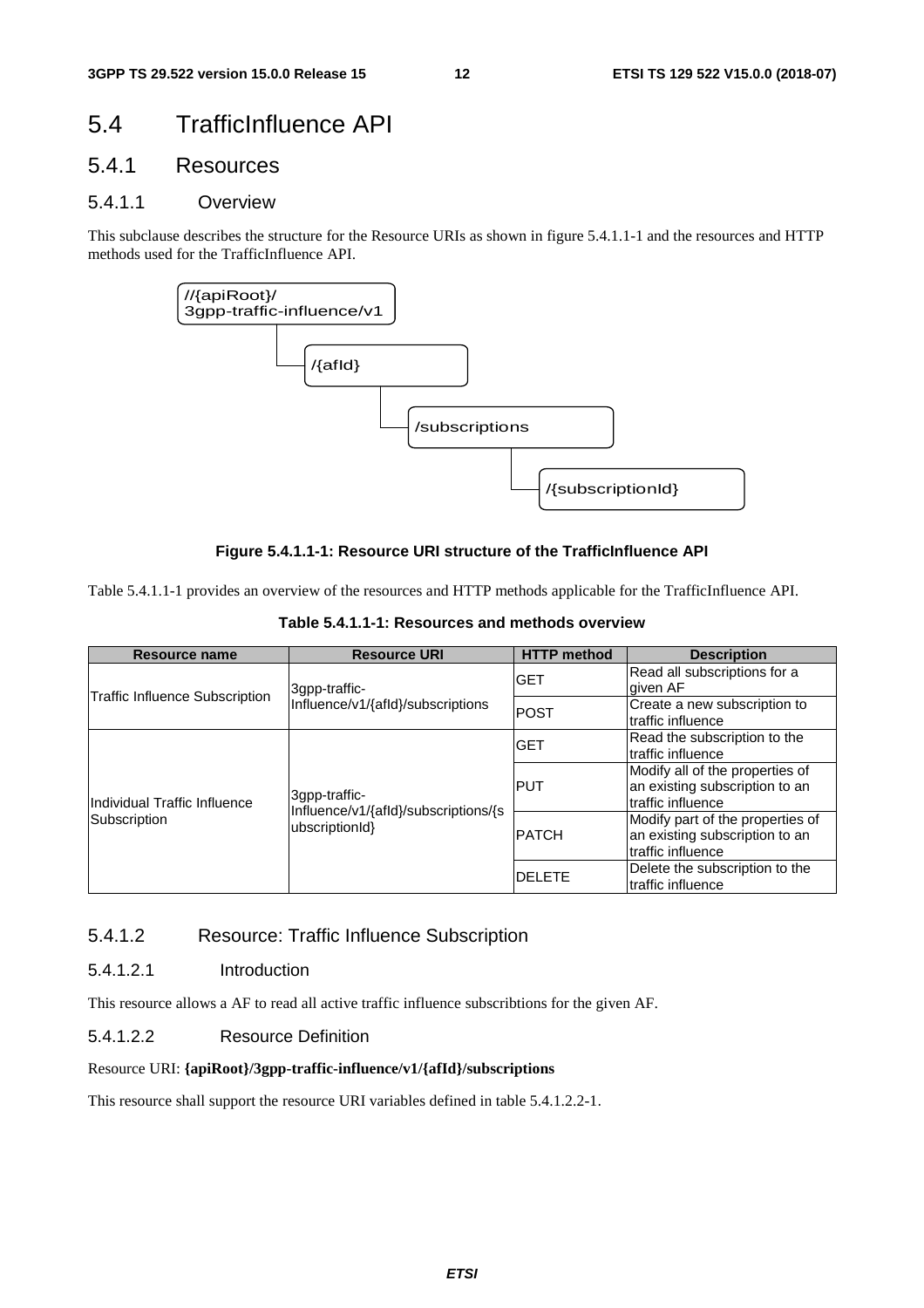| Name    | <b>Definition</b>                                            |
|---------|--------------------------------------------------------------|
| apiRoot | ' of 3GPP TS 29.<br>$.122$ [4].<br>$\sim$<br>Δ<br>Subclause: |
| lafld   | <b>Ildentifier of the AF.</b>                                |

#### **Table 5.4.1.2.2-1: Resource URI variables for this resource**

#### 5.4.1.2.3 Resource Methods

5.4.1.2.3.1 General

The following subclauses specify the resource methods supported by the resource as described in subclause 5.4.1.2.3.

#### 5.4.1.2.3.2 GET

The GET method allows to read all active subscriptions for a given AF. The AF shall initiate the HTTP GET request message and the NEF shall respond to the message.

This method shall support the URI query parameters specified in table 5.4.1.2.3.2-1.

#### **Table 5.4.1.2.3.2-1: URI query parameters supported by the GET method on this resource**

| <b>Name</b> | Data type<br>Putu | $\sim$ $\sim$ 10 $\sim$<br> | --- |
|-------------|-------------------|-----------------------------|-----|
| N/A         |                   |                             |     |
|             |                   |                             |     |

This method shall support the request data structures specified in table 5.4.1.2.3.2-2 and the response data structures and response codes specified in table 5.4.1.2.3.2-3.

#### **Table 5.4.1.2.3.2-2: Data structures supported by the GET Request Body on this resource**

| Data type | <b>Cordinality</b><br>$\sim$ | <b>Description</b> |
|-----------|------------------------------|--------------------|
| N/A       |                              |                    |

#### **Table 5.4.1.2.3.2-3: Data structures supported by the GET Response Body on this resource**

| Data type                                                                                                           | ▪ | Cardinality | <b>Response</b> | <b>Description</b>                                                          |  |
|---------------------------------------------------------------------------------------------------------------------|---|-------------|-----------------|-----------------------------------------------------------------------------|--|
|                                                                                                                     |   |             | codes           |                                                                             |  |
| array(TrafficInfluS<br>lub)                                                                                         |   | 0.N         | 200 OK          | The subscription information for the AF in the request URI are<br>returned. |  |
| In addition to the above response codes, the NEF can also send the HTTP response codes in table 5.2.6-1 of<br>NOTE: |   |             |                 |                                                                             |  |
| 3GPP TS 29.122 [4].                                                                                                 |   |             |                 |                                                                             |  |

#### 5.4.1.2.3.3 POST

The POST method creates a new subscription resource to traffic influence subscription for a given AF. The AF shall initiate the HTTP POST request message and the NEF shall respond to the message. The NEF shall construct the URI of the created resource.

This method shall support the request data structures specified in table 5.4.1.2.3.3-1 and the response data structures and response codes specified in table 5.4.1.2.3.3-2.

#### **Table 5.4.1.2.3.3-1: Data structures supported by the POST Request Body on this resource**

| Data type       |   | <b>Cardinality</b> | <b>Description</b>                                                          |  |
|-----------------|---|--------------------|-----------------------------------------------------------------------------|--|
| TrafficInfluSub | M |                    | Parameters to register a subscription to influencing traffic routing and/or |  |
|                 |   |                    | Inotification about UP management events with the NEF.                      |  |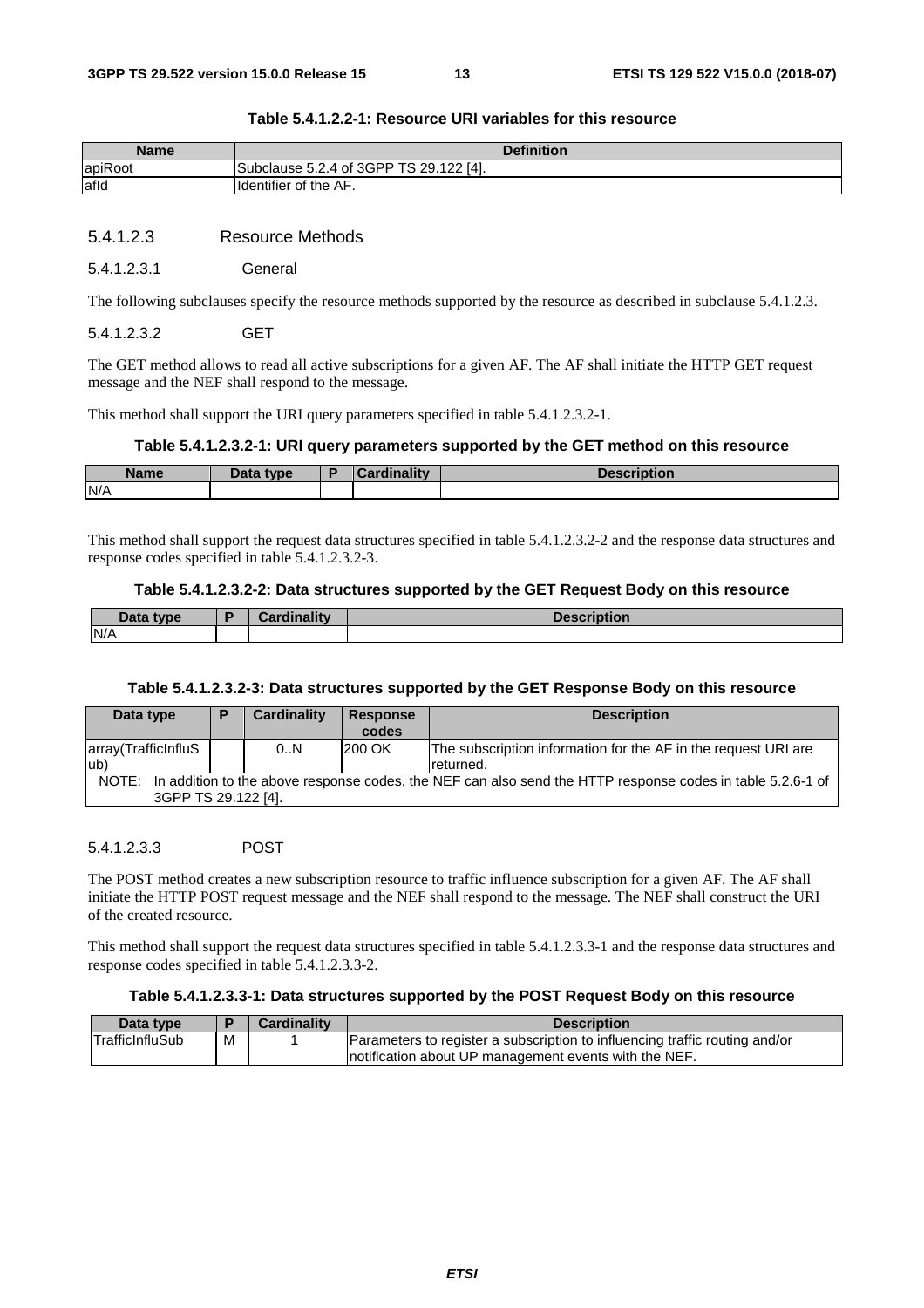| Data type                                                                                                        | P | Cardinality | <b>Response</b> | <b>Description</b>                                                                   |  |  |  |
|------------------------------------------------------------------------------------------------------------------|---|-------------|-----------------|--------------------------------------------------------------------------------------|--|--|--|
|                                                                                                                  |   |             | codes           |                                                                                      |  |  |  |
| TrafficInfluSub                                                                                                  | м |             | 1201            | The subscription was created successfully.                                           |  |  |  |
|                                                                                                                  |   |             | <b>Created</b>  | The URI of the created resource shall be returned in the<br>l"Location" HTTP header. |  |  |  |
| NOTE: In addition to the above response codes, the NEF can also send the HTTP response codes in table 5.2.6-1 of |   |             |                 |                                                                                      |  |  |  |
| 3GPP TS 29.122 [4].                                                                                              |   |             |                 |                                                                                      |  |  |  |

#### **Table 5.4.1.2.3.3-2: Data structures supported by the POST Response Body on this resource**

### 5.4.1.3 Resource: Individual Traffic Influence Subscription

#### 5.4.1.3.1 Introduction

This resource allows a AF to register a subscription to influencing traffic routing and/or notification about UP management events with the NEF.

#### 5.4.1.3.2 Resource Definition

#### Resource URI: **{apiRoot}/3gpp-traffic-influence/v1/{afId}/subscriptions/{subscriptionId}**

This resource shall support the resource URI variables defined in table 5.4.1.3.2-1.

#### **Table 5.4.1.3.2-1: Resource URI variables for this resource**

| <b>Name</b>    | <b>Definition</b>                                       |
|----------------|---------------------------------------------------------|
| apiRoot        | Subclause 5.2.4 of 3GPP TS 29.122 [4].                  |
| lafid          | <b>I</b> Identifier of the AF.                          |
| subscriptionId | Identifier of the subscription resource of type string. |

#### 5.4.1.3.3 Resource Methods

5.4.1.3.3.1 General

The following subclauses specify the resource methods supported by the resource as described in subclause 5.4.1.3.3.

5.4.1.3.3.2 GET

The GET method allows to read the active subscription for a given AF and subscription Id. The AF shall initiate the HTTP GET request message and theNEF shall respond to the message.

This method shall support the URI query parameters specified in table 5.4.1.3.3.2-1.

#### **Table 5.4.1.3.3.2-1: URI query parameters supported by the GET method on this resource**

| <b>Name</b> | Data type | <b>Pardinality</b> | <b>Execution</b> |
|-------------|-----------|--------------------|------------------|
| N/A         |           |                    |                  |

This method shall support the request data structures specified in table 5.4.1.3.3.2-2 and the response data structures and response codes specified in table 5.4.1.3.3.2-3.

#### **Table 5.4.1.3.3.2-2: Data structures supported by the GET Request Body on this resource**

| Data type<br>Dala | ordinolity<br>amanr<br>⊍a⊓ | <b>Description</b> |
|-------------------|----------------------------|--------------------|
| N/A               |                            |                    |

#### **Table 5.4.1.3.3.2-3: Data structures supported by the GET Response Body on this resource**

| Data type              |   | <b>Cardinality</b> | <b>Response</b><br>codes | <b>Description</b>                                                           |
|------------------------|---|--------------------|--------------------------|------------------------------------------------------------------------------|
| <b>TrafficInfluSub</b> | м |                    | 200 OK                   | The subscription information for the AF in the request URI are<br>Ireturned. |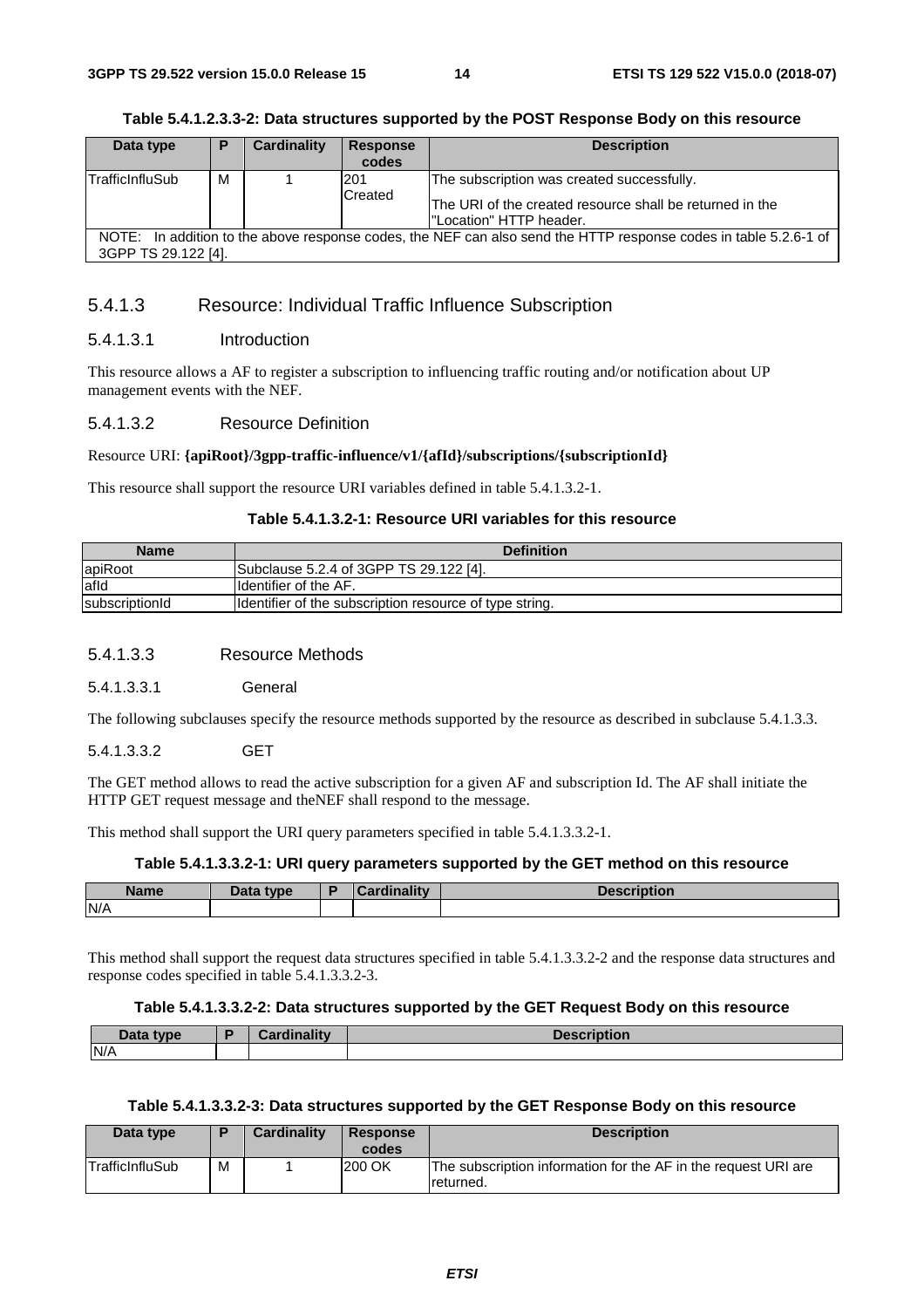NOTE: In addition to the above response codes, the NEF can also send the HTTP response codes in table 5.2.6-1 of 3GPP TS 29.122 [4].

#### 5.4.1.3.3.3 PUT

The PUT method modifies an existing subscription resource to update a subscription. The AF shall initiate the HTTP PUT request message and the NEF shall respond to the message.

This method shall support the request data structures specified in table 5.4.1.3.3.3-1 and the response data structures and response codes specified in table 5.4.1.3.3.3-2.

#### **Table 5.4.1.3.3.3-1: Data structures supported by the PUT Request Body on this resource**

| Data type       |   | <b>Cardinality</b> | <b>Description</b>                                                                 |
|-----------------|---|--------------------|------------------------------------------------------------------------------------|
| TrafficInfluSub | M |                    | Modify an existing subscription to influencing traffic routing and/or notification |
|                 |   |                    | about UP management events with the NEF.                                           |

#### **Table 5.4.1.3.3.3-2: Data structures supported by the PUT Response Body on this resource**

| Data type           |   | Cardinality | <b>Response</b><br>codes | <b>Description</b>                                                                                               |
|---------------------|---|-------------|--------------------------|------------------------------------------------------------------------------------------------------------------|
| TrafficInfluSub     | М |             | 200 OK                   | The subscription was updated successfully.                                                                       |
| 3GPP TS 29.122 [4]. |   |             |                          | NOTE: In addition to the above response codes, the NEF can also send the HTTP response codes in table 5.2.6-1 of |

#### 5.4.1.3.3.4 PATCH

The PATCH method allows to change some properties of an existing traffic influence subscription. The AF shall initiate the HTTP PATCH request message and the NEF shall respond to the message.

This method shall support the request data structures specified in table 5.4.1.3.3.4-1 and the response data structures and response codes specified in table 5.4.1.3.3.4-2.

#### **Table 5.4.1.3.3.4-1: Data structures supported by the PATCH Request Body on this resource**

| Data type                   |     | <b>Cardinality</b> | <b>Description</b>                                                     |
|-----------------------------|-----|--------------------|------------------------------------------------------------------------|
| <b>TrafficInfluSubPatch</b> | I M |                    | Partial update of a subscription to influencing traffic routing and/or |
|                             |     |                    | Inotifications about UP management events with the SCEF.               |

#### **Table 5.4.1.3.3.4-2: Data structures supported by the PATCH Response Body on this resource**

| Data type              |   | Cardinality | <b>Response</b> | <b>Description</b>                                                                                               |
|------------------------|---|-------------|-----------------|------------------------------------------------------------------------------------------------------------------|
|                        |   |             | codes           |                                                                                                                  |
| <b>TrafficInfluSub</b> | м |             | <b>200 OK</b>   | The subscription was modified successfully.                                                                      |
| 3GPP TS 29.122 [4].    |   |             |                 | NOTE: In addition to the above response codes, the NEF can also send the HTTP response codes in table 5.2.6-1 of |

#### 5.4.1.3.3.5 DELETE

The DELETE method deletes the traffic influence subscription for a given AF. The AF shall initiate the HTTP DELETE request message and the NEF shall respond to the message.

This method shall support the URI query parameters specified in table 5.4.1.3.3.5-1.

#### **Table 5.4.1.3.3.5-1: URI query parameters supported by the DELETE method on this resource**

| Name | <b>Pata type</b> | Cardinalitv | Description |
|------|------------------|-------------|-------------|
| N/A  |                  |             |             |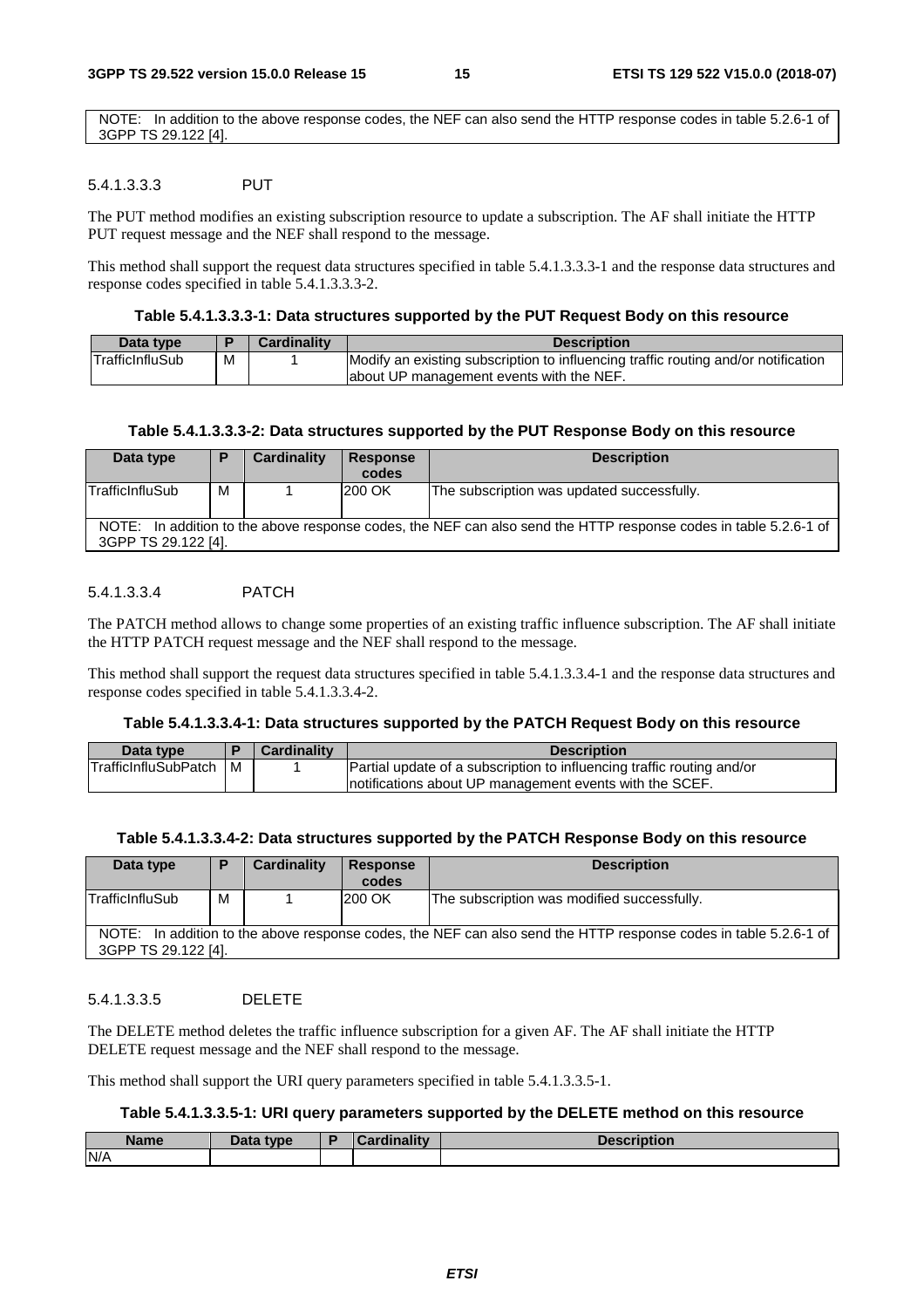This method shall support the request data structures specified in table 5.4.1.3.3.5-2 and the response data structures and response codes specified in table 5.4.1.3.3.5-3.

#### **Table 5.4.1.3.3.5-2: Data structures supported by the DELETE Request Body on this resource**

| Data type | D | <b>Cardinality</b> | <b>Description</b> |
|-----------|---|--------------------|--------------------|
| N/A       |   |                    |                    |
|           |   |                    |                    |

#### **Table 5.4.1.3.3.5-3: Data structures supported by the DELETE Response Body on this resource**

| Data type           | Ð | Cardinality | <b>Response</b> | <b>Description</b>                                                                                               |
|---------------------|---|-------------|-----------------|------------------------------------------------------------------------------------------------------------------|
|                     |   |             | codes           |                                                                                                                  |
| N/A                 |   |             | 204 No          | The subscription was terminated successfully.                                                                    |
|                     |   |             | Content         |                                                                                                                  |
|                     |   |             |                 | NOTE: In addition to the above response codes, the NEF can also send the HTTP response codes in table 5.2.6-1 of |
| 3GPP TS 29.122 [4]. |   |             |                 |                                                                                                                  |

#### 5.4.2 Notifications

#### 5.4.2.1 Introduction

Upon receipt of a UP management event notification from the PCF or the SMF indicating the subscribed event (e.g. a DNAI has changed) is detected, the NEF shall send an HTTP POST message including the notified event to the AF. The NEF and the AF shall support the notification mechanism as described in subclause 5.2.5 of 3GPP TS 29.122 [4].

#### 5.4.2.2 Event Notification

#### URI: **{notificationUrI}**

The operation shall support the URI variables defined in table 5.4.2.2-1.

#### **Table 5.4.2.2-1: URI variables**

| alam -<br>rame                      | n.                                                                                                          |
|-------------------------------------|-------------------------------------------------------------------------------------------------------------|
| ۰.<br>Inotific<br>.<br>onur<br>:атк | ≿allback<br>A۴<br>creation<br>provided<br>bv<br>the<br>subscription.<br>∵the .<br>during<br>reterence<br>OI |

#### 5.4.2.3 Operation Definition

#### 5.4.2.3.1 Notification via HTTP POST

This method shall support the request data structures specified in table 5.4.2.3.1-1 and the response data structures and response codes specified in table 5.4.2.3.1-2.

#### **Table 5.4.2.3.1-1: Data structures supported by the POST Request Body on this resource**

| Data<br>type                   |   | Description                                                              |
|--------------------------------|---|--------------------------------------------------------------------------|
| $\cdots$<br>IEventNotification | M | management event notification is provided by the NEF to the AF.<br>The I |

#### **Table 5.4.2.3.1-2: Data structures supported by the POST Response Body on this resource**

| Data type | l D | <b>Cardinality</b> | <b>Response</b><br>codes | <b>Description</b>                               |
|-----------|-----|--------------------|--------------------------|--------------------------------------------------|
| N/A       |     |                    | 204 No<br>Content        | The event notification is received successfully. |

#### 5.4.2.3.2 Notification via Websocket

If supported by both AF and NEF and successfully negotiated, the EventNotification may alternatively be delivered through the Websocket mechanism as defined in subclause 5.2.5.4 of 3GPP TS 29.122 [4].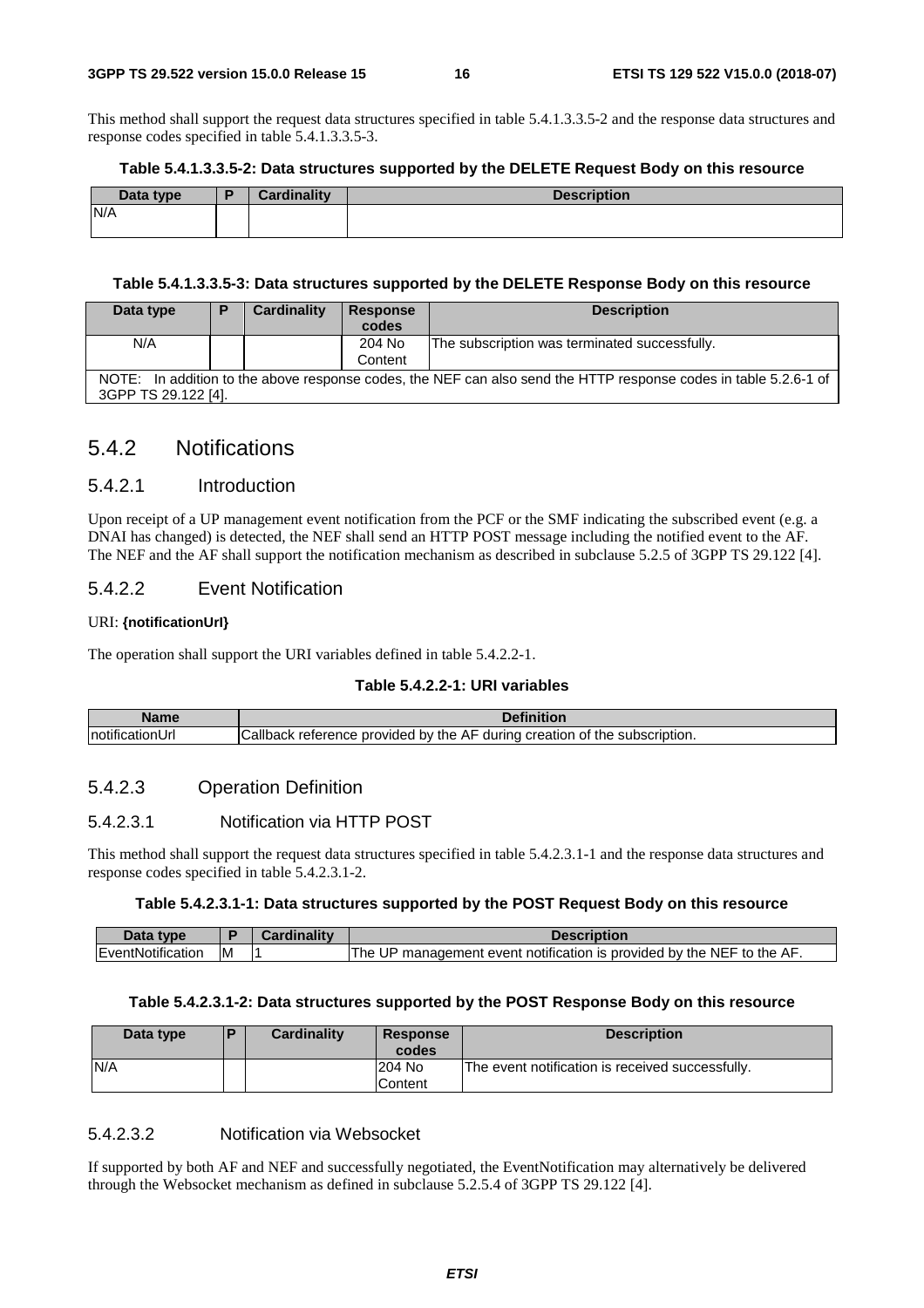### 5.4.3 Data Model

#### 5.4.3.1 General

This subclause specifies the application data model supported by the TrafficInfluence API.

#### 5.4.3.2 Reused data types

The data types reused by the TrafficInfluence API from other specifications are listed in table 5.4.3.2-1.

|  |  |  | Table 5.4.3.2-1: Re-used Data Types |  |  |
|--|--|--|-------------------------------------|--|--|
|--|--|--|-------------------------------------|--|--|

| Data type          | <b>Reference</b>   | <b>Comments</b>                                                                                   |
|--------------------|--------------------|---------------------------------------------------------------------------------------------------|
| Dnai               | 3GPP TS 29.571 [8] | Identifies a DNAI.                                                                                |
| D <sub>nn</sub>    | 3GPP TS 29.571 [8] | Identifies a DNN.                                                                                 |
| Externalld         | 3GPP TS 29.122 [4] | lExternal Identifier for a UE.                                                                    |
| ExternalGroupId    | 3GPP TS 29.122 [4] | External Group Identifier for a user group.                                                       |
| FlowInfo           | 3GPP TS 29.122 [4] | Contains the data flow information.                                                               |
| Gpsi               | 3GPP TS 29.571 [8] | Identifies a GPSI.                                                                                |
| Ipv4Addr           | 3GPP TS 29.122 [4] | Identifies an IPv4 address.                                                                       |
| Ipv6Addr           | 3GPP TS 29.122 [4] | Identifies an IPv6 address.                                                                       |
| Link               | 3GPP TS 29.122 [4] | Identifies a referenced resource.                                                                 |
| MacAddr48          | 3GPP TS 29.571 [8] | Identifies a MAC address.                                                                         |
| Port               | 3GPP TS 29.122 [4] | Identifies a port number.                                                                         |
| Snssai             | 3GPP TS 29.571 [8] | Identifies the S-NSSAI.                                                                           |
| WebsockNotifConfig | 3GPP TS 29.122 [4] | Contains the configuration parameters to set up notification delivery<br>over Websocket protocol. |

#### 5.4.3.3 Structured data types

#### 5.4.3.3.1 Introduction

This clause defines the structured data types to be used in resource representations.

#### 5.4.3.3.2 Type: TrafficInfluSub

This type represents a traffic influence subscription. The same structure is used in the subscription request and subscription response.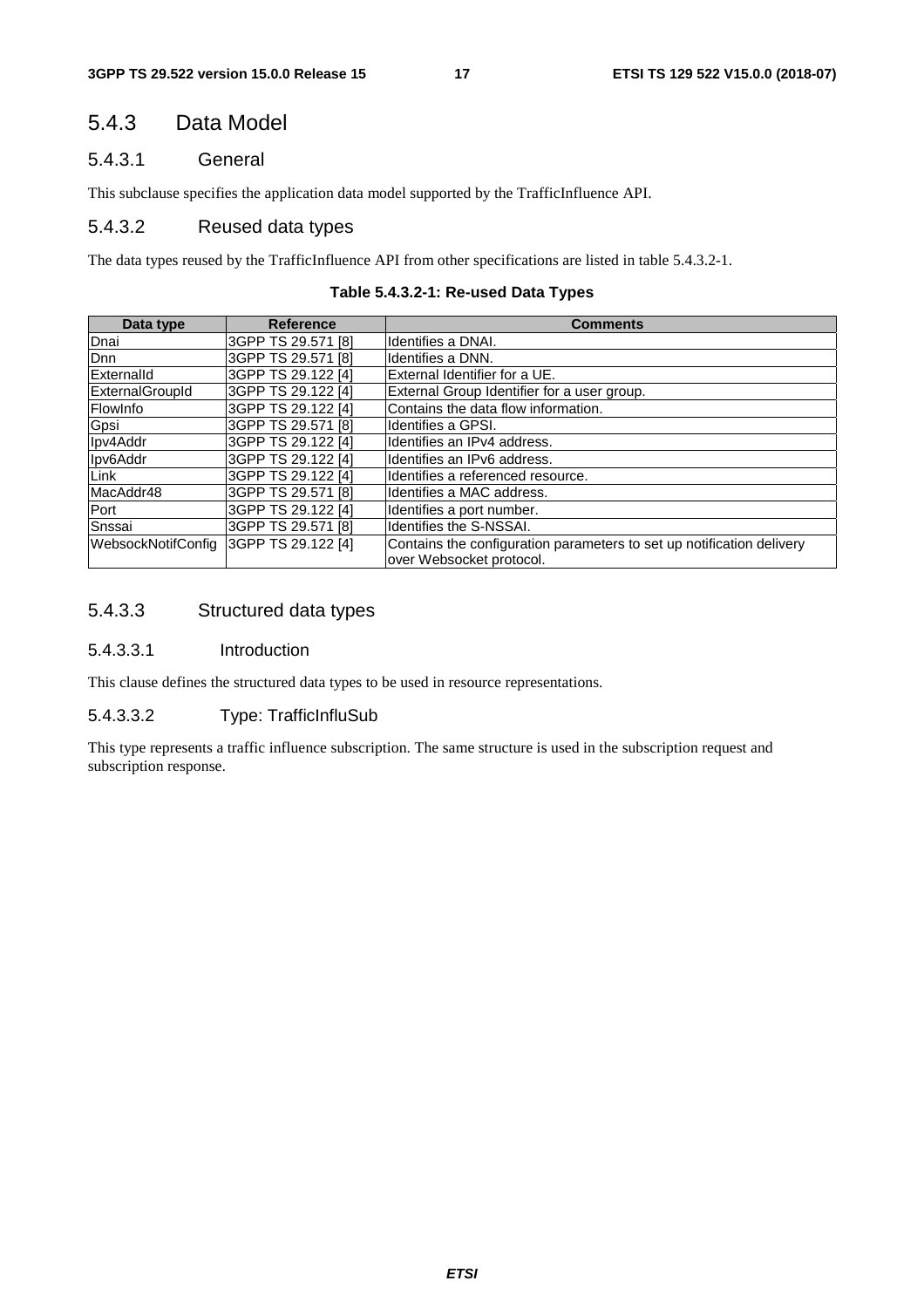**Table 5.4.3.3.2-1: Definition of type TrafficInfluSub**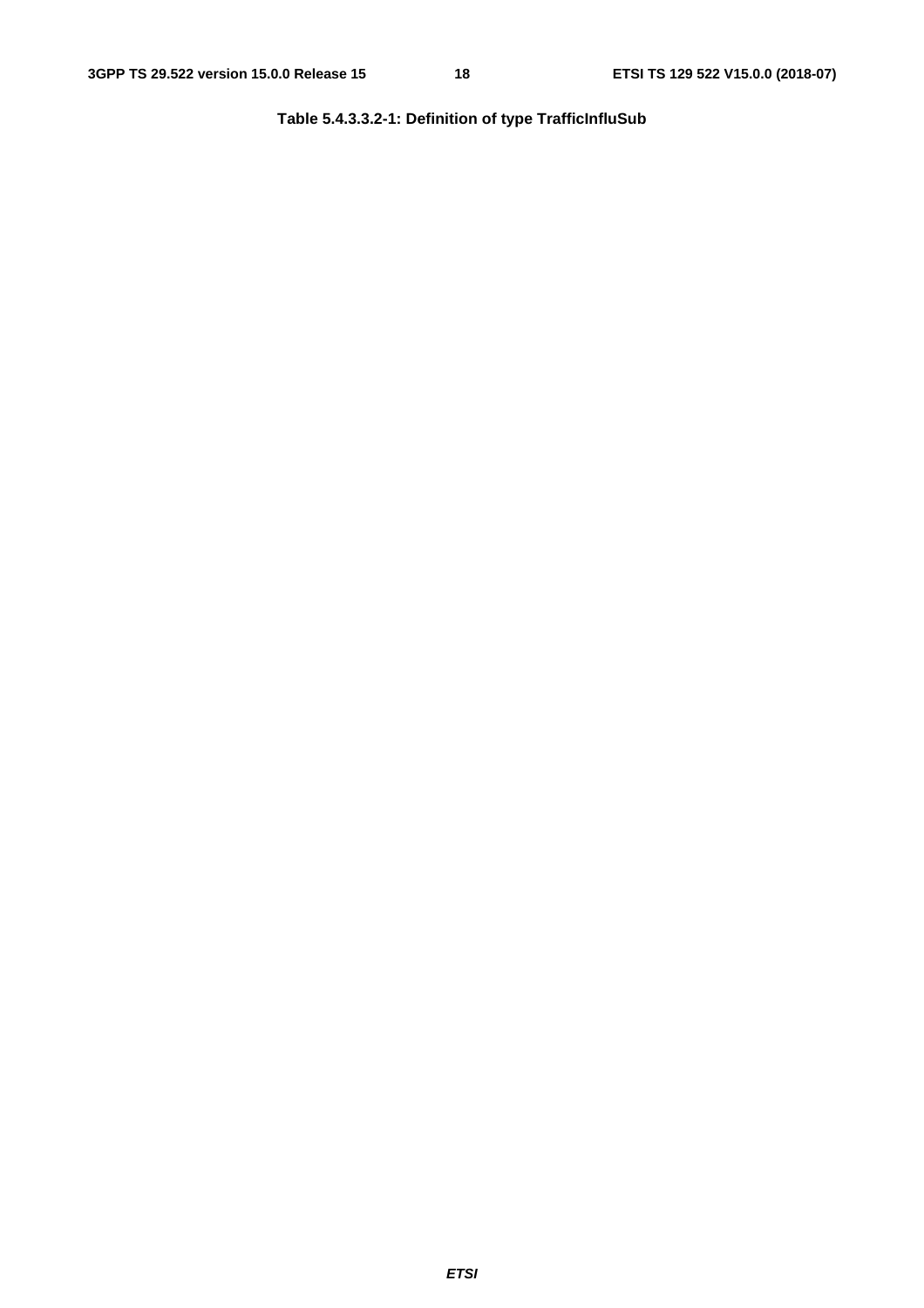| <b>Attribute name</b>   | Data type              | P              | <b>Cardinality</b> | <b>Description</b>                                                                                                                                                                       | <b>Applicability</b><br>(NOTE 1) |
|-------------------------|------------------------|----------------|--------------------|------------------------------------------------------------------------------------------------------------------------------------------------------------------------------------------|----------------------------------|
| afServiceId             | string                 | O              | 0.1                | Identifies a service on<br>behalf of which the AF is<br>issuing the request.                                                                                                             |                                  |
| afTransId               | string                 | O              | 0.1                | <b>Identifies an NEF</b><br>Northbound interface<br>transaction, generated by<br>the AF.                                                                                                 |                                  |
| appReloIndication       | boolean                | O              | 0.1                | Identifies whether an<br>application can be<br>relocated once a location<br>of the application has<br>been selected.                                                                     |                                  |
| dnn                     | Dnn                    | O              | 0.1                | Identifies a DNN.                                                                                                                                                                        |                                  |
| snssai                  | Snssai                 | $\overline{O}$ | 0.1                | Identifies an S-NSSAI.                                                                                                                                                                   |                                  |
| externalGroupId         | ExternalGroupId        | O              | 0.1                | Identifies a group of<br>users.<br>(NOTE 2)                                                                                                                                              |                                  |
| anyUEInd                | boolean                | O              | 0.1                | Identifies whether the AF<br>request applies to any UE.<br>This attribute shall set to<br>"true" if applicable for any<br>UE, otherwise, set to<br>"false".<br>(NOTE 2)                  |                                  |
| subscribedEvents        | array(SubscribedEvent) | $\circ$        | 0.N                | Identifies the requirement<br>to be notified of a UP path<br>management event and<br>the activity.                                                                                       |                                  |
| gpsi                    | Gpsi                   | O              | 0.1                | Identifies a user.<br>(NOTE 2)                                                                                                                                                           |                                  |
| ipv4Addr                | Ipv4Addr               | O              | 0.1                | Identifies the IPv4<br>address.<br>(NOTE 2)                                                                                                                                              |                                  |
| Ipv6Addr                | Ipv6Addr               | O              | 0.1                | Identifies the IPv6<br>address.<br>(NOTE 2)                                                                                                                                              |                                  |
| macAddr                 | MacAddr48              | O              | 0.1                | <b>Identifies the MAC</b><br>address.                                                                                                                                                    |                                  |
| notifyType              | NotifyType             | O              | 0.1                | Identifies a type of<br>notification regarding UP<br>patch management event.                                                                                                             |                                  |
| notificationDestination | Link                   | C              | 0.1                | <b>Contains the Callback</b><br>URL to receive the<br>notification from the NEF.<br>It shall be present if the<br>"subscribedEvents" is<br>present.                                      |                                  |
| requestTestNotification | boolean                | O              | 0.1                | Set to true by the SCS/AS<br>to request the SCEF to<br>send a test notification as<br>defined in<br>subclause 5.2.5.3 of<br>3GPP TS 29.122 [4]. Set<br>to false or omitted<br>otherwise. | Notification_test_event          |
| websockNotifConfig      | WebsockNotifConfig     | O              | 0.1                | Configuration parameters<br>to set up notification<br>delivery over Websocket<br>protocol.                                                                                               | Notification_websocket           |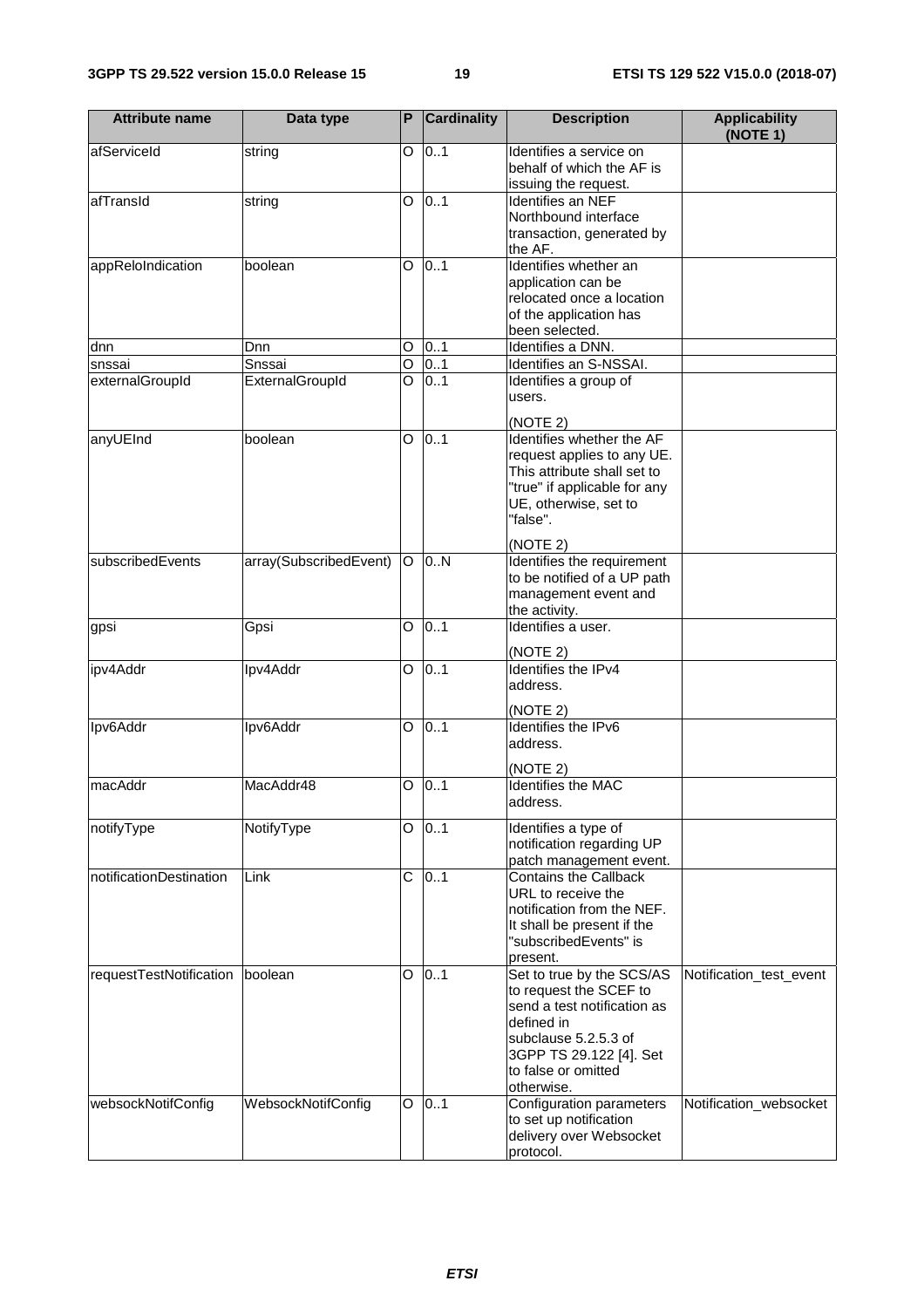| self                   |           | Link                | C. | 01  | Link to this resource.                                                                                      |
|------------------------|-----------|---------------------|----|-----|-------------------------------------------------------------------------------------------------------------|
|                        |           |                     |    |     | This parameter shall be                                                                                     |
|                        |           |                     |    |     | supplied by the NEF in                                                                                      |
|                        |           |                     |    |     | HTTP responses that                                                                                         |
|                        |           |                     |    |     | include an object of                                                                                        |
|                        |           |                     |    |     | TrafficInfluSub type                                                                                        |
| <b>ItrafficFilters</b> |           | array(FlowInfo)     | O  | 0.N | Identifies packet filters.                                                                                  |
| <b>ItrafficRoutes</b>  |           | array(TrafficRoute) | м  | 1N  | Identifies the N6 traffic                                                                                   |
|                        |           |                     |    |     | routing requirement.                                                                                        |
| validStartTime         |           | DateTime            | O  | 0.1 | Identifies when the traffic                                                                                 |
|                        |           |                     |    |     | routings are start to be                                                                                    |
|                        |           |                     |    |     | applicable.                                                                                                 |
| validEndTime           |           | <b>DateTime</b>     | O  | 0.1 | Identifies when the traffic                                                                                 |
|                        |           |                     |    |     | routings are not                                                                                            |
|                        |           |                     |    |     | applicable.                                                                                                 |
| validGeoZoneIds        |           | array(string)       | M  | 1.N | Identifies a geographic                                                                                     |
|                        |           |                     |    |     | zone that the AF request                                                                                    |
|                        |           |                     |    |     | applies only to the traffic                                                                                 |
|                        |           |                     |    |     | of UE(s) located in this                                                                                    |
|                        |           |                     |    |     | specific zone.                                                                                              |
| NOTE 1:                |           |                     |    |     | Properties marked with a feature as defined in subclause 5.4.5 are applicable as described in               |
|                        |           |                     |    |     | subclause 5.2.7 of 3GPP TS 29.122 [4]. If no feature is indicated, the related property applies for all the |
|                        | features. |                     |    |     |                                                                                                             |
| NOTE 2:                |           |                     |    |     | One of individual UE identifier (i.e. "gpsi", "ipv4Addr", "ipv6Addr" or "externalld"), External Group       |
|                        |           |                     |    |     | Identifier (i.e. "exterGroupId") or any UE indication "anyUeInd" shall be included.                         |

### 5.4.3.3.3 Type: TrafficInfluSubPatch

This type represents a subscription of traffic influence parameters provided by the AF to the NEF. The structure is used for HTTP PATCH request.

| <b>Attribute name</b> | Data type                                                   | P | <b>Cardinality</b> | <b>Description</b>                                                                                                                   | <b>Applicability</b> |
|-----------------------|-------------------------------------------------------------|---|--------------------|--------------------------------------------------------------------------------------------------------------------------------------|----------------------|
| lafTransId            | string                                                      | O | 101                | <b>Identifies an NEF Northbound</b><br>interface transaction, generated by the<br>AF.                                                |                      |
| appReloIndication     | boolean                                                     | O | 01                 | Identifies whether an application can<br>be relocated once a location of the<br>application has been selected.<br>(NOTE)             |                      |
| trafficFilter         | FlowInfo                                                    | O | 0.1                | Identifies a packet filter.                                                                                                          |                      |
| <b>trafficRoutes</b>  | array(TrafficRout                                           | O | 0N                 | Identifies the N6 traffic routing                                                                                                    |                      |
|                       | $\epsilon$                                                  |   |                    | requirement.<br>(NOTE)                                                                                                               |                      |
| validStartTime        | <b>DateTime</b>                                             | O | 0.1                | Identifies when the traffic routings are<br>start to be applicable.<br>(NOTE)                                                        |                      |
| validEndTime          | DateTime                                                    | O | 0.1                | Identifies when the traffic routings are<br>not applicable.<br>(NOTE)                                                                |                      |
| validGeoZoneIds       | array(string)                                               | O | 0.N                | Identifies a geographic zone that the<br>AF request applies only to the traffic of<br>UE(s) located in this specific zone.<br>(NOTE) |                      |
| INOTE:                | The value of the property shall be set to NULL for removal. |   |                    |                                                                                                                                      |                      |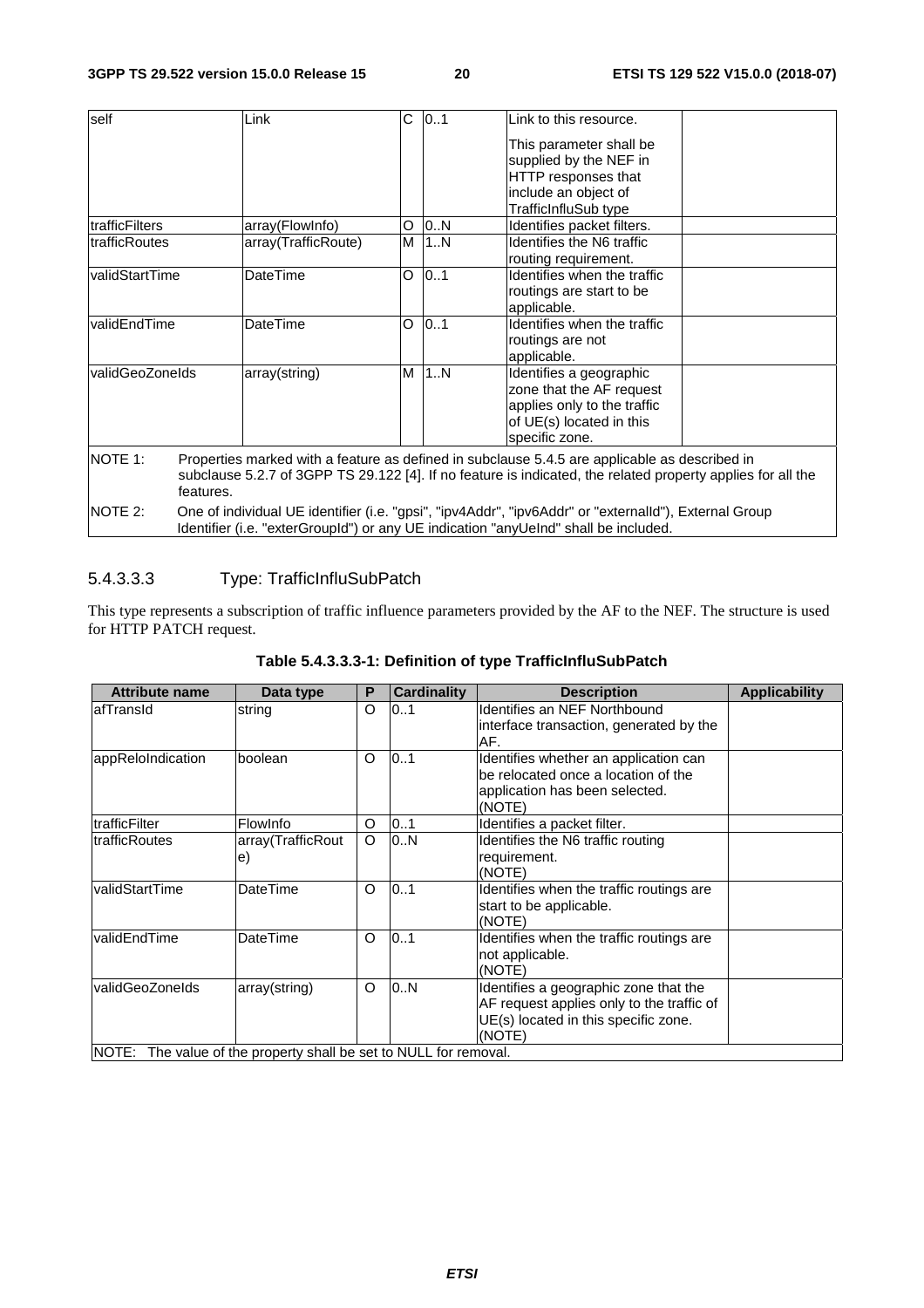### 5.4.3.3.4 Type: TrafficRoute

| <b>Attribute name</b>    | Data type                                                                     | Р        | <b>Cardinality</b> | <b>Description</b>                                                                         |  |  |
|--------------------------|-------------------------------------------------------------------------------|----------|--------------------|--------------------------------------------------------------------------------------------|--|--|
| Idnai                    | Dnai                                                                          | м        |                    | Ildentifies a DNAI.                                                                        |  |  |
| routingProfileId         | integer                                                                       | O        | 101                | Identifies an N6 traffic routing profile associated with the<br>DNAI.<br>(NOTE)            |  |  |
| <b>ItrafficRouteInfo</b> | TrafficRouteInfo                                                              | $\Omega$ | 101                | Identifies a set of N6 traffic routing information<br>lassociated with the DNAI.<br>(NOTE) |  |  |
| INOTE:                   | Either the "routing Profileld" or the "traffic Route Info" shall be provided. |          |                    |                                                                                            |  |  |

#### **Table 5.4.3.3.4-1: Definition of type TrafficRoute**

### 5.4.3.3.5 Type: TrafficRouteInfo

#### **Table 5.4.3.3.5-1: Definition of type TrafficRouteInfo**

| Attribute name  | Data type |   | l Cardinalitv | <b>Description</b>                                                     |
|-----------------|-----------|---|---------------|------------------------------------------------------------------------|
| Ipv6Addr        | llpv6Addr | М |               | Ildentifies an IPv6 address of Data Network.                           |
| <b>IportNum</b> | Port      | М |               | Ildentifies a UDP port number of N6 tunnel end in the<br>Data Network. |

### 5.4.3.3.6 Type: EventNotification

#### **Table 5.4.3.3.6-1: Definition of type EventNotification**

| <b>Attribute name</b> | Data type       | P        | <b>Cardinality</b> | <b>Description</b>                                                                                                                                                                                           | <b>Applicability</b><br>(NOTE) |
|-----------------------|-----------------|----------|--------------------|--------------------------------------------------------------------------------------------------------------------------------------------------------------------------------------------------------------|--------------------------------|
| afTransId             | string          | O        | 0.1                | Identifies an NEF Northbound<br>interface transaction, generated by the<br>AF.                                                                                                                               |                                |
| activityStatus        | boolean         | $\circ$  | 0.1                | Identifies whether the AF request is<br>active or inactive.<br>Shall be present if the<br>'subscribedEvent" sets to "ACTIVITY".                                                                              |                                |
| notifyType            | NotifyType      | M        |                    | Identifies the type of notification<br>regarding UP patch management<br>event.                                                                                                                               |                                |
| sourceTrafficRoute    | TrafficRoute    | $\Omega$ | 0.1                | Identifies the N6 traffic routing<br>information associated to the source<br>DNAI.<br>Shall be present if the<br>"subscribedEvent" sets to<br>'CHANGE OF DNAI".                                              |                                |
| subscribedEvent       | SubscribedEvent | M        |                    | Identifies a UP path management<br>event the AF requested to be notified<br>of.                                                                                                                              |                                |
| targetTrafficRoute    | TrafficRoute    | $\circ$  | 0.1                | Identifies the N6 traffic routing<br>information associated to the target<br>DNAI.<br>Shall be present if the<br>'subscribedEvent" sets to<br>"CHANGE_OF_DNAI".                                              |                                |
| NOTE:<br>features.    |                 |          |                    | Properties marked with a feature as defined in subclause 5.4.5 are applicable as described in<br>subclause 5.2.7 of 3GPP TS 29.122 [4]. If no feature is indicated, the related property applies for all the |                                |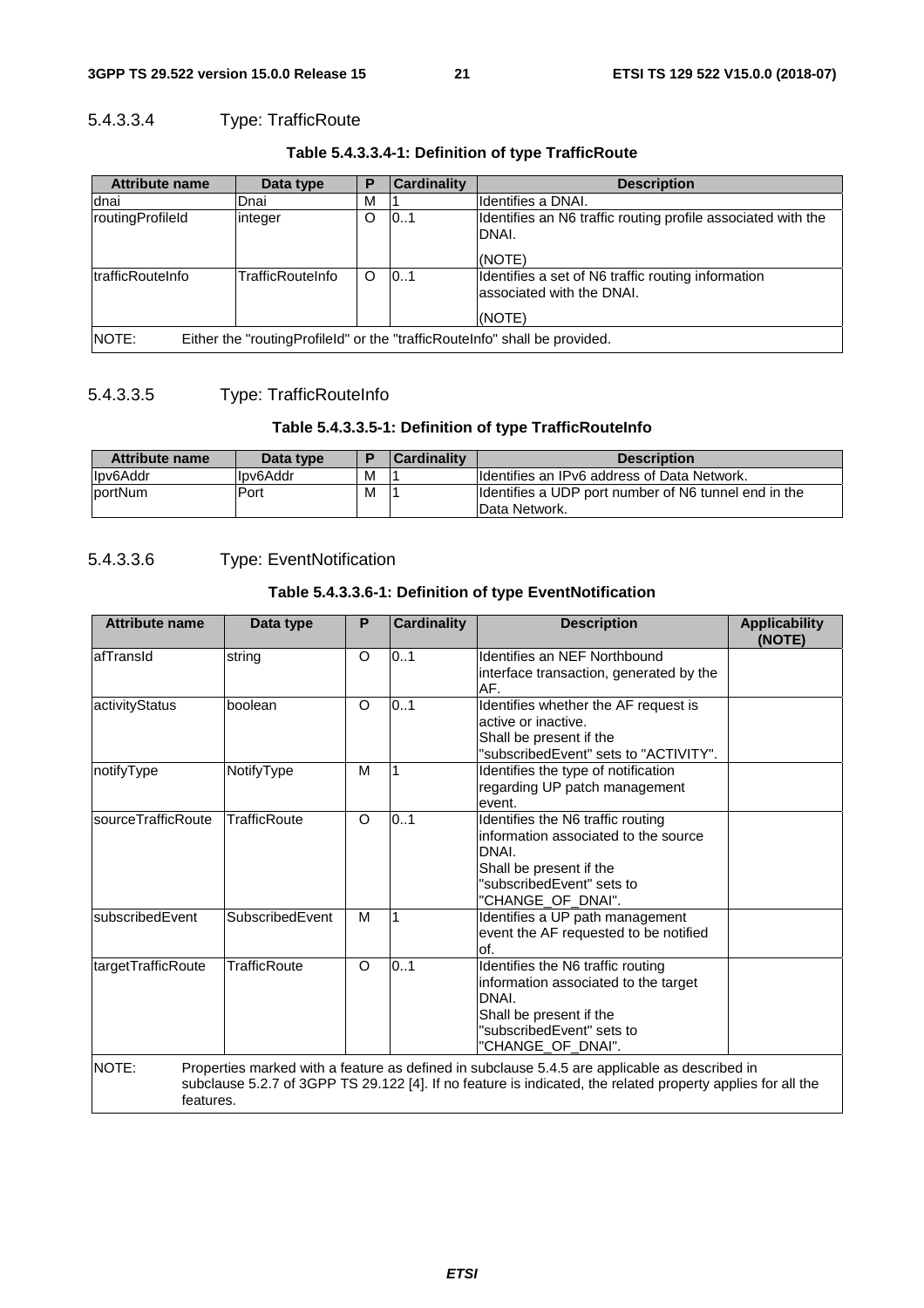#### 5.4.3.4 Simple data types and enumerations

#### 5.4.3.4.1 Introduction

This subclause defines simple data types and enumerations that can be referenced from data structures defined in the previous subclauses.

#### 5.4.3.4.2 Simple data types

The simple data types defined in table 5.4.4.4.2-1 shall be supported.

#### **Table 5.4.3.4.2-1: Simple data types**

| <u>Ivne</u><br><b>Name</b> | <b>Definition</b><br><b>Tvpe</b> | Description | <b>ALCOHOL:</b> |
|----------------------------|----------------------------------|-------------|-----------------|
|                            |                                  |             |                 |

#### 5.4.3.4.3 Enumeration: SubscribedEvent

The enumeration SubscribedEvent represents the type of UP patch management events of which the AF requests to be notified. It shall comply with the provisions defined in table 5.4.3.4.3-1.

#### **Table 5.4.3.4.3-1: Enumeration SubscribedEvent**

| <b>Enumeration value</b> | <b>Description</b>                                                                          |
|--------------------------|---------------------------------------------------------------------------------------------|
| <b>ACTIVITY</b>          | The AF requests to be notified when the AF request become active or inactive in the<br>SMF. |
| CHANGE OF DNAI           | The AF requests to be notified when the DNAI changes for the PDU session.                   |

#### 5.4.3.4.4 Enumeration: NotifyType

The enumeration NotifyType represents the type of notifications regarding UP patch management events. It shall comply with the provisions defined in table 5.4.3.4.4-1.

#### **Table 5.4.3.4.4-1: Enumeration NotifyType**

| <b>Enumeration value</b> | <b>Description</b>                                                         |
|--------------------------|----------------------------------------------------------------------------|
| EARLY                    | The AF requests to be notified before the UP path is configured.           |
| LATE                     | The AF requests to be notified after the UP path is configured.            |
| EARLY LATE               | The AF requests to be notified before and after the UP path is configured. |

### 5.4.4 Used Features

The table below defines the features applicable to the TrafficInfluence API. Those features are negotiated as described in subclause 5.2.7 of 3GPP TS 29.122 [4].

| Table 5.4.4-1: Features used by TrafficInfluence API |  |
|------------------------------------------------------|--|
|------------------------------------------------------|--|

| <b>Feature</b><br>number | <b>Feature Name</b>     | <b>Description</b>                                                                                                                                                                    |
|--------------------------|-------------------------|---------------------------------------------------------------------------------------------------------------------------------------------------------------------------------------|
|                          | Notification websocket  | The delivery of notifications over Websocket is supported as described in<br>3GPP TS 29.122 [4]. This feature requires that the Notification test event<br>feature is also supported. |
|                          | Notification test event | The testing of notification connection is supported as described in<br>3GPP TS 29.122 [4].                                                                                            |

# 6 Security

TLS (IETF RFC 5246 [4]) shall be used to support the security communication between the NEF and the AF over NEF Northbound interface as defined in subclause 12 of 3GPP TS 33.501 [6].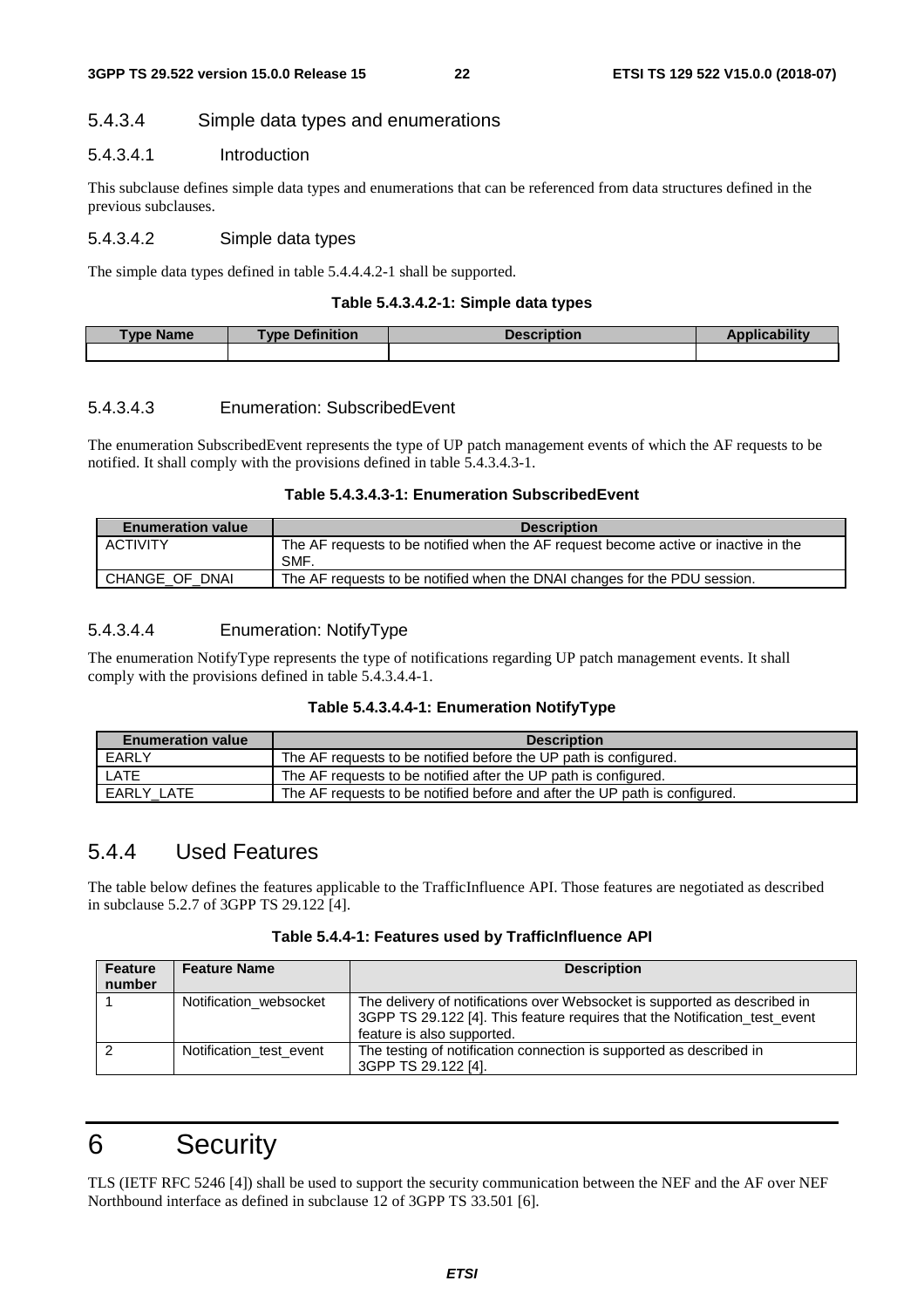# 7 Using Common API Framework

When CAPIF is used with an NEF that is used for external exposure, the NEF shall support the following as defined in 3GPP TS 29.222 [12]:

- the API exposing function and related APIs over CAPIF-2/2e and CAPIF-3 reference points;
- the API publishing function and related APIs over CAPIF-4 reference point;
- the API management function and related APIs over CAPIF-5 reference point; and
- at least one of the security methods for authentication and authorization, and related security mechanisms.

In a centralized deployment as defined in 3GPP TS 23.222 [11], where the CAPIF core function and API provider domain functions are co-located, the interactions between the CAPIF core function and API provider domain functions may be independent of CAPIF-3, CAPIF-4 and CAPIF-5 reference points.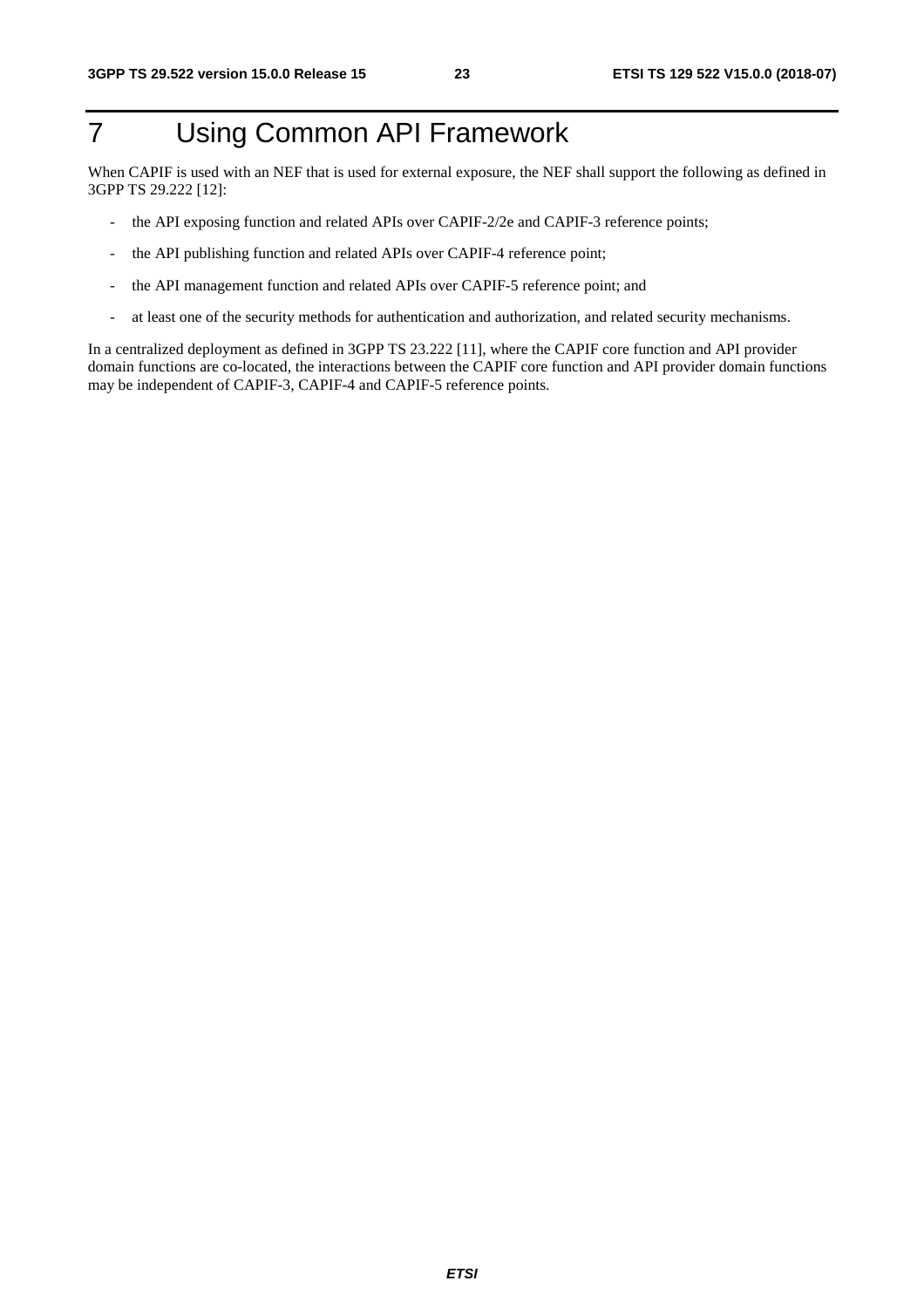# Annex A (normative): OpenAPI representation for NEF Northbound APIs

# A.1 General

This Annex is based on the OpenAPI 3.0.0 specification [5] and provides corresponding representations of all APIs defined in the present specification.

NOTE: An OpenAPIs representation embeds JSON Schema representations of HTTP message bodies.

# A.2 TrafficInfluence API

```
openapi: 3.0.0 
info: 
   title: 3gpp-traffic-influence 
   version: "v1" 
externalDocs: 
   description: Documentation 
   url: 'http://www.3gpp.org/ftp/Specs/archive/29_series/29.522/' 
servers: 
  - url: https://{apiRoot}/3gpp-traffic-influence/v1
     variables: 
       apiRoot: 
         default: demohost.com 
         description: apiRoot as defined in subclause 5.2.4 of 3GPP TS 29.122, excluding the https:// 
part. 
paths: 
   /{afId}/subscriptions: 
     get: 
       summary: read all of the active subscriptions for the AF 
       tags: 
          - TrafficInfluence API SCS/AS level GET Operation 
       parameters: 
          - name: afId 
            in: path 
            description: Identifier of the AF 
            required: true 
            schema: 
              type: string 
       responses: 
          '200': 
            description: OK. 
            content: 
              application/json: 
                schema: 
                   type: array 
                   items: 
                     $ref: '#/components/schemas/TrafficInfluSub' 
          default: 
            description: Unexpected error 
            content: 
              application/problem+json: 
                schema: 
                  $ref: 'TS29122_CommonData.yaml#/components/schemas/ProblemDetails' 
     post: 
       summary: Creates a new subscription resource 
       tags: 
          - TrafficInfluence API Subscription level POST Operation 
       parameters: 
         - name: afId
            in: path 
           description: Identifier of the AF 
            required: true 
            schema: 
              type: string 
       requestBody: 
         description: Request to create a new subscription resource 
         required: true 
          content: 
            application/json:
```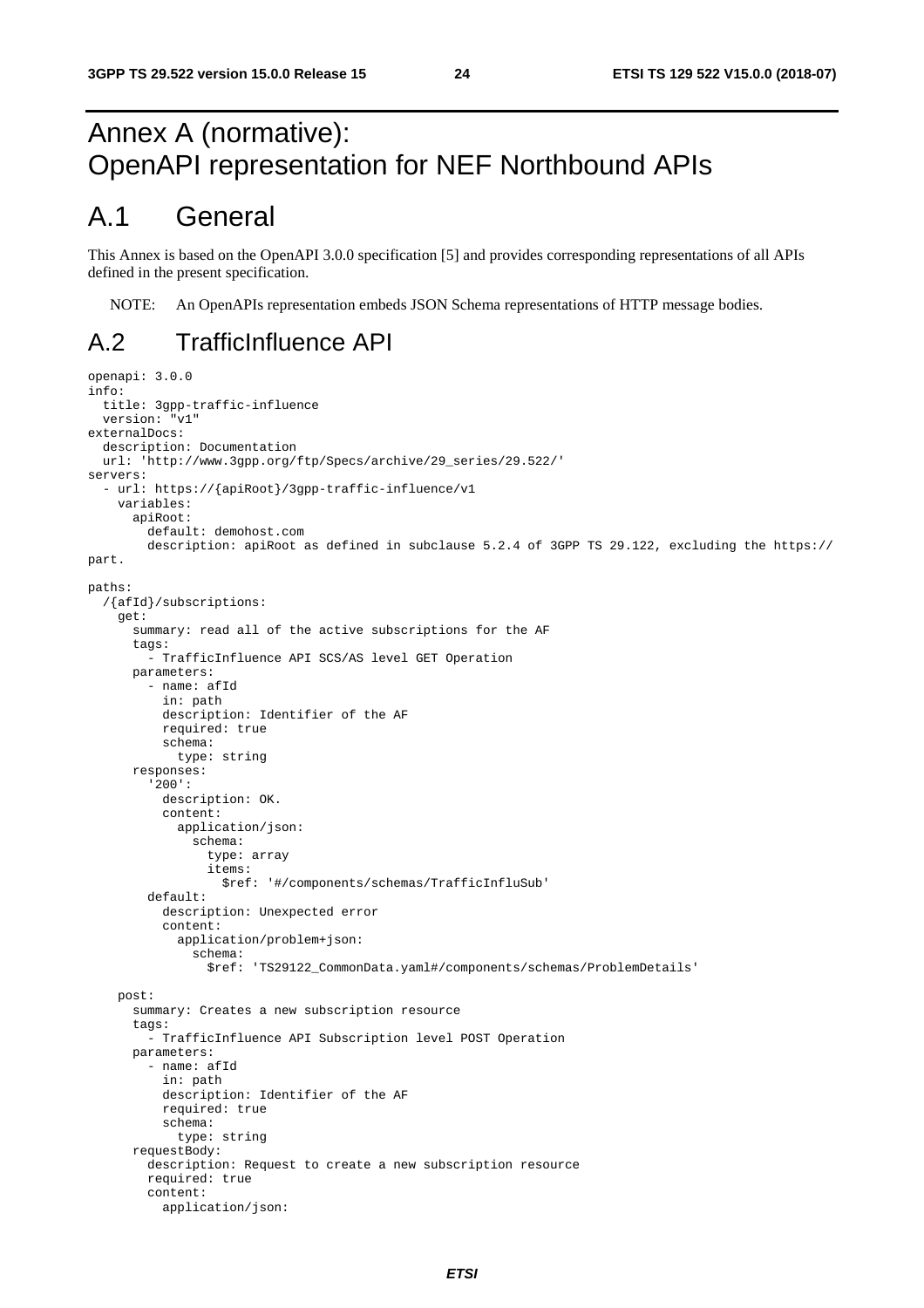schema: \$ref: '#/components/schemas/TrafficInfluSub' callbacks: notificationDestination: '{request.body#/notificationDestination}': post: requestBody: # contents of the callback message required: true content: application/json: schema: \$ref: '#/components/schemas/EventNotification' responses: '204': description: No Content (successful notification) responses: '201': description: Created (Successful creation of subscription) content: application/json: schema: \$ref: '#/components/schemas/TrafficInfluSub' default: description: Unexpected error content: application/problem+json: schema: \$ref: 'TS29122\_CommonData.yaml#/components/schemas/ProblemDetails' /{afId}/subscriptions/{subscriptionId}: get: summary: read an active subscriptions for the SCS/AS and the subscription Id tags: - TrafficInfluence API Subscription level GET Operation parameters: - name: afId in: path description: Identifier of the AF required: true schema: type: string - name: subscriptionId in: path description: Identifier of the subscription resource required: true schema: type: string responses: '200': description: OK (Successful get the active subscription) content: application/json: schema: \$ref: '#/components/schemas/TrafficInfluSub' default: description: Unexpected error content: application/problem+json: schema: \$ref: 'TS29122\_CommonData.yaml#/components/schemas/ProblemDetails' put: summary: Updates/replaces an existing subscription resource tags: - TrafficInfluence API subscription level PUT Operation parameters: - name: afId in: path description: Identifier of the AF required: true schema: type: string - name: subscriptionId in: path description: Identifier of the subscription resource required: true schema: type: string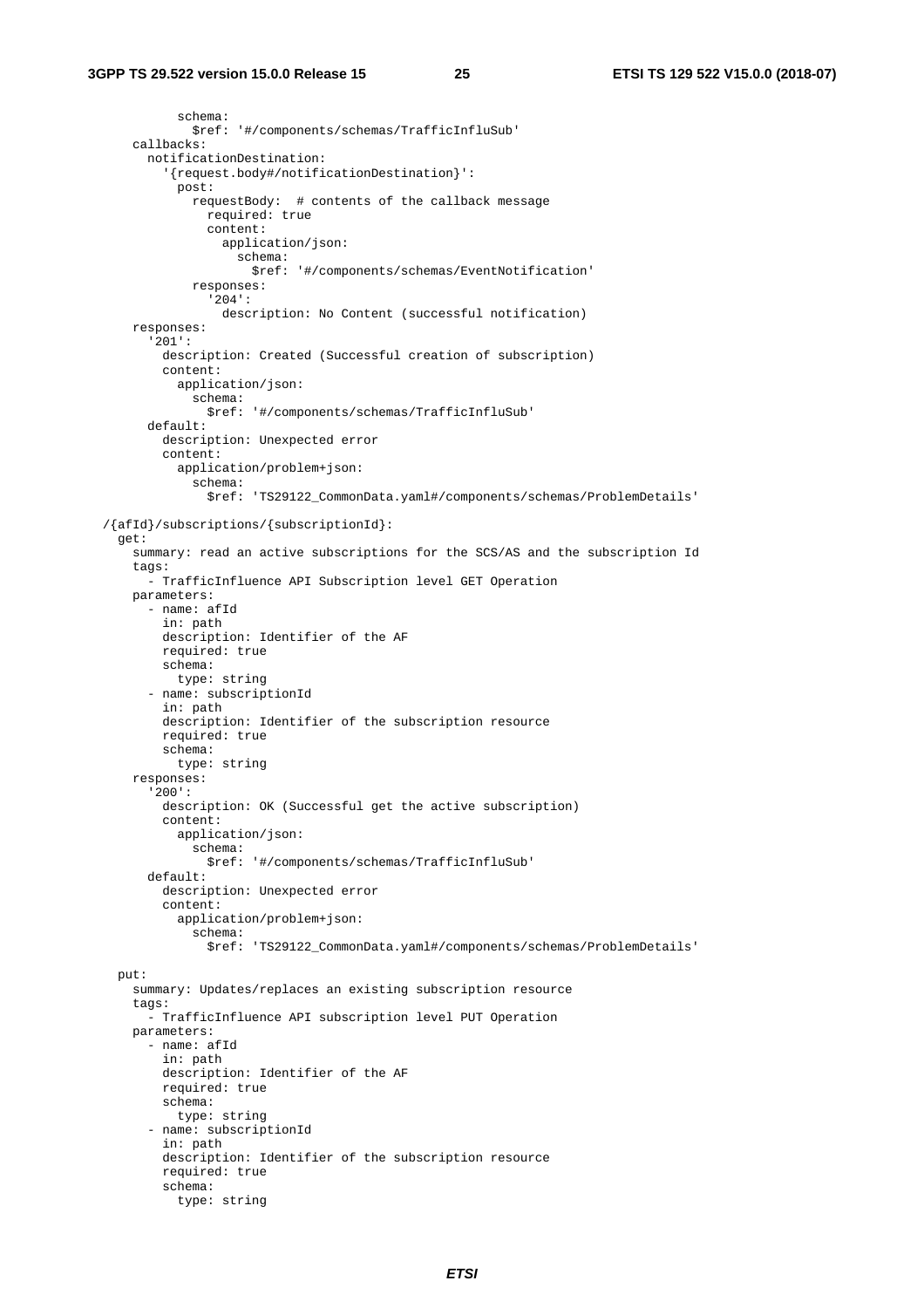#### **3GPP TS 29.522 version 15.0.0 Release 15 26 ETSI TS 129 522 V15.0.0 (2018-07)**

 requestBody: description: Parameters to update/replace the existing subscription required: true content: application/json: schema: \$ref: '#/components/schemas/TrafficInfluSub' responses: '200': description: OK (Successful update of the subscription) content: application/json: schema: \$ref: '#/components/schemas/TrafficInfluSub' default: description: Unexpected error content: application/problem+json: schema: \$ref: 'TS29122\_CommonData.yaml#/components/schemas/ProblemDetails' patch: summary: Updates/replaces an existing subscription resource tags: - TrafficInfluence API subscription level PATCH Operation requestBody: required: true content: application/merge-patch+json: schema: \$ref: '#/components/schemas/TrafficInfluSubPatch' parameters: - name: afId in: path description: Identifier of the AF required: true schema: type: string - name: subscriptionId in: path description: Identifier of the subscription required: true schema: type: string responses: '200': description: OK. The subscription was modified successfully. content: application/json: schema: \$ref: '#/components/schemas/TrafficInfluSub' default: description: Unexpected error content: application/problem+json: schema: \$ref: 'TS29122\_CommonData.yaml#/components/schemas/ProblemDetails' delete: summary: Deletes an already existing subscription tags: - TrafficInfluence API Subscription level DELETE Operation parameters: - name: afId in: path description: Identifier of the AF required: true schema: type: string - name: subscriptionId in: path description: Identifier of the subscription resource required: true schema: type: string responses: '204': description: No Content (Successful deletion of the existing subscription)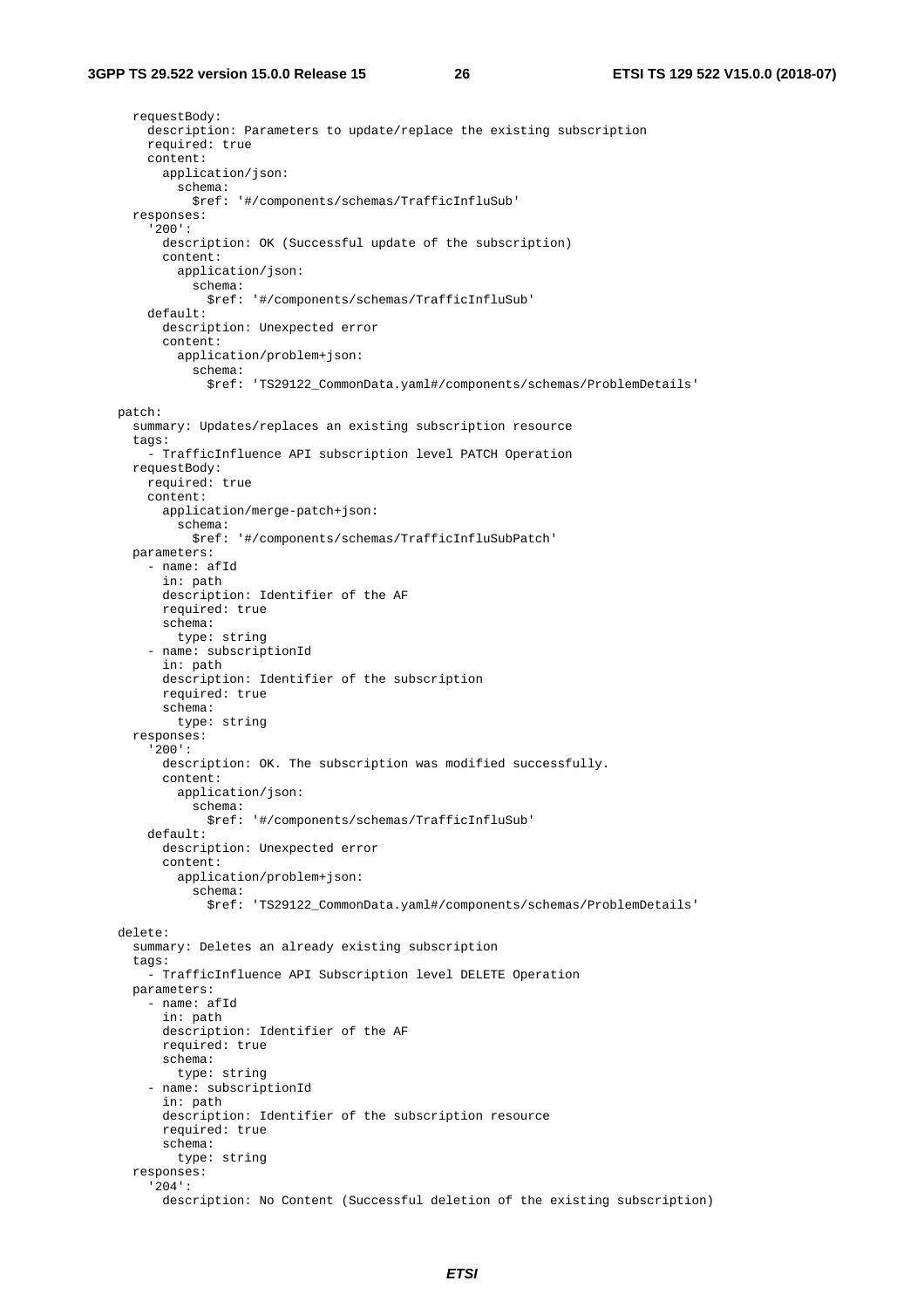default: description: Unexpected error content: application/problem+json: schema: \$ref: 'TS29122\_CommonData.yaml#/components/schemas/ProblemDetails' components: schemas: TrafficInfluSub: type: object properties: afServiceId: type: string description: Identifies a service on behalf of which the AF is issuing the request. afTransId: type: string description: Identifies an NEF Northbound interface transaction, generated by the AF. appReloIndication: type: boolean description: Identifies whether an application can be relocated once a location of the application has been selected. dnn: \$ref: 'TS29571\_CommonData.yaml#/components/schemas/Dnn' snssai: \$ref: 'TS29571\_CommonData.yaml#/components/schemas/Snssai' externalGroupId: \$ref: 'TS29122\_CommonData.yaml#/components/schemas/ExternalGroupId' anyUEInd: type: boolean description: Identifies whether the AF request applies to any UE. This attribute shall set to "true" if applicable for any UE, otherwise, set to "false". subscribedEvents: type: array items: \$ref: '#/components/schemas/SubscribedEvent' minItems: 0 description: Identifies the requirement to be notified of a UP path management event and the activity. gpsi: \$ref: 'TS29571\_CommonData.yaml#/components/schemas/Gpsi' ipv4Addr: .<br>\$ref: 'TS29122 CommonData.yaml#/components/schemas/Ipv4Addr' ipv6Addr: \$ref: 'TS29122\_CommonData.yaml#/components/schemas/Ipv6Addr' macAddr: \$ref: 'TS29571\_CommonData.yaml#/components/schemas/macAddr48' notifyType: \$ref: '#/components/schemas/NotifyType' notificationDestination: \$ref: 'TS29122\_CommonData.yaml#/components/schemas/Link' requestTestNotification: type: boolean description: Set to true by the SCS/AS to request the SCEF to send a test notification as defined in subclause 5.2.5.3. Set to false or omitted otherwise. websockNotifConfig: \$ref: 'TS29122\_CommonData.yaml#/components/schemas/WebsockNotifConfig' self: \$ref: 'TS29122\_CommonData.yaml#/components/schemas/Link' trafficFilter: type: array items: \$ref: 'TS29122\_CommonData.yaml#/components/schemas/FlowInfo' minItems: 0 description: Identifies packet filters. trafficRoutes: type: array items: \$ref: '#/components/schemas/TrafficRoute' min<sub>Ttems</sub>: 1 description: Identifies the N6 traffic routing requirement. validStartTime: \$ref: 'TS29122\_CommonData.yaml#/components/schemas/DateTime' validEndTime: \$ref: 'TS29122\_CommonData.yaml#/components/schemas/DateTime' validGeoZoneIds: type: array items: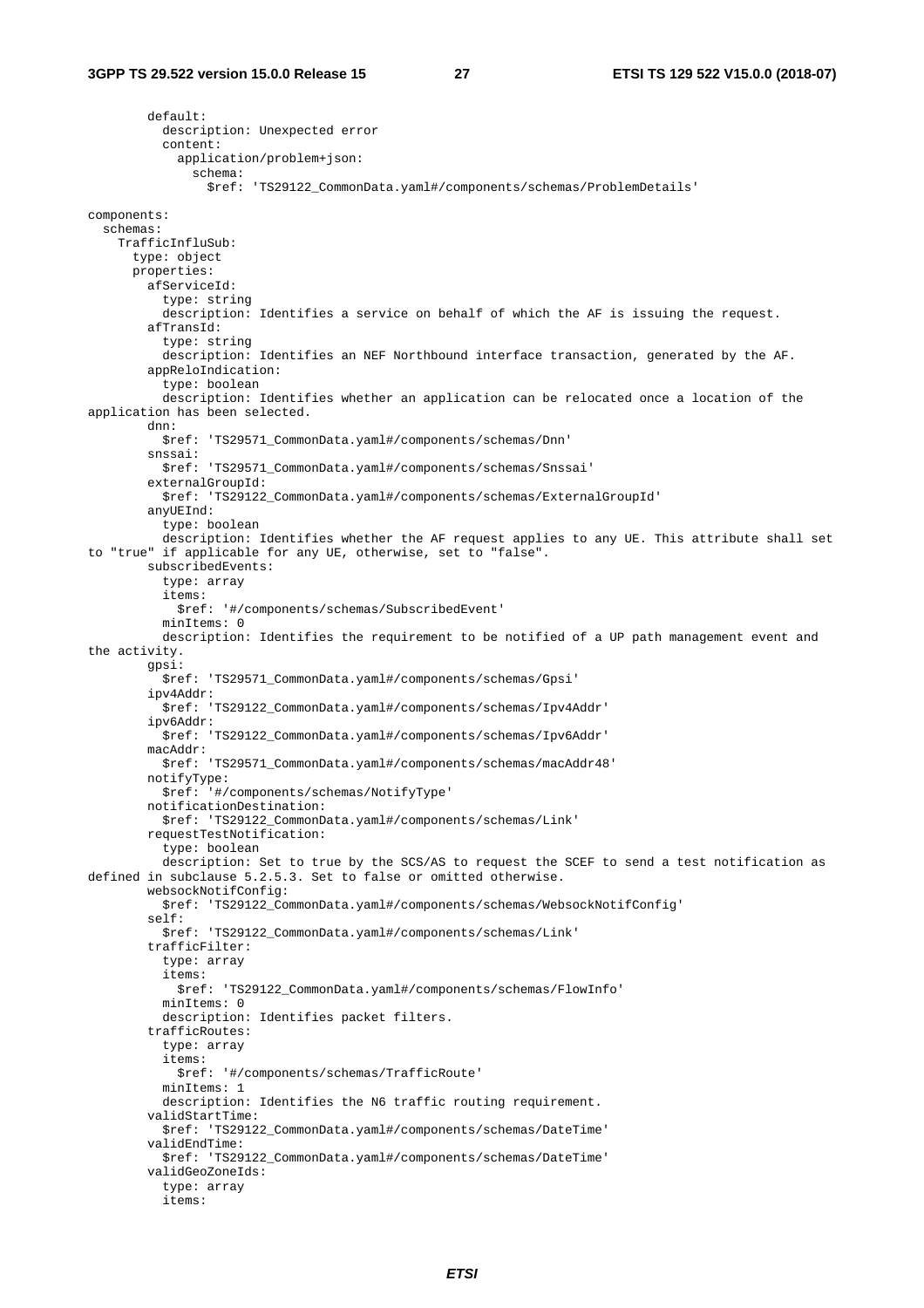```
 type: string 
           minItems: 1 
           description: Identifies a geographic zone that the AF request applies only to the traffic 
of UE(s) located in this specific zone. 
       required: 
         - trafficRoutes 
          - validGeoZoneIds 
     TrafficInfluSubPatch: 
       type: object 
       properties: 
         afTransId: 
           type: string 
           description: Identifies an NEF Northbound interface transaction, generated by the AF. 
         appReloIndication: 
           type: boolean 
           description: Identifies whether an application can be relocated once a location of the 
application has been selected. 
         trafficFilter: 
           $ref: 'TS29122_CommonData.yaml#/components/schemas/FlowInfo' 
         trafficRoutes: 
           type: array 
           items: 
              $ref: '#/components/schemas/TrafficRoute' 
           minItems: 1 
           description: Identifies the N6 traffic routing requirement. 
         validStartTime: 
           $ref: 'TS29122_CommonData.yaml#/components/schemas/DateTime' 
         validEndTime: 
           $ref: 'TS29122_CommonData.yaml#/components/schemas/DateTime' 
         validGeoZoneIds: 
           type: array 
           items: 
             type: string 
           minItems: 0 
           description: Identifies a geographic zone that the AF request applies only to the traffic 
of UE(s) located in this specific zone. 
     TrafficRoute: 
       type: object 
       properties: 
         dnai: 
           type: string 
           description: Identifies an NEF Northbound interface transaction, generated by the AF. 
         routingProfileId: 
           type: integer 
           description: Identifies an N6 traffic routing profile associated with the DNAI. 
         trafficRouteInfo: 
           $ref: '#/components/schemas/TrafficRouteInfo' 
       required: 
          - dnai 
     TrafficRouteInfo: 
       type: object 
       properties: 
         ipv6Addr: 
           $ref: 'TS29122_CommonData.yaml#/components/schemas/Ipv6Addr' 
         portNum: 
           $ref: 'TS29122_CommonData.yaml#/components/schemas/Port' 
     EventNotification: 
       type: object 
       properties: 
         afTransId: 
           type: string 
           description: Identifies an NEF Northbound interface transaction, generated by the AF. 
         activityStatus: 
           type: boolean 
           description: Identifies whether the AF request is active or inactive. Shall be present if 
the "subscribedEvent" sets to "ACTIVITY". 
         notifyType: 
          $ref: '#/components/schemas/NotifyType' 
         sourceTrafficRoute: 
           $ref: '#/components/schemas/TrafficRoute' 
         subscribedEvent: 
           $ref: '#/components/schemas/SubscribedEvent' 
         targetTrafficRoute: 
           $ref: '#/components/schemas/TrafficRoute' 
       required: 
         - notifyType 
          - subscribedEvent 
     SubscribedEvent:
```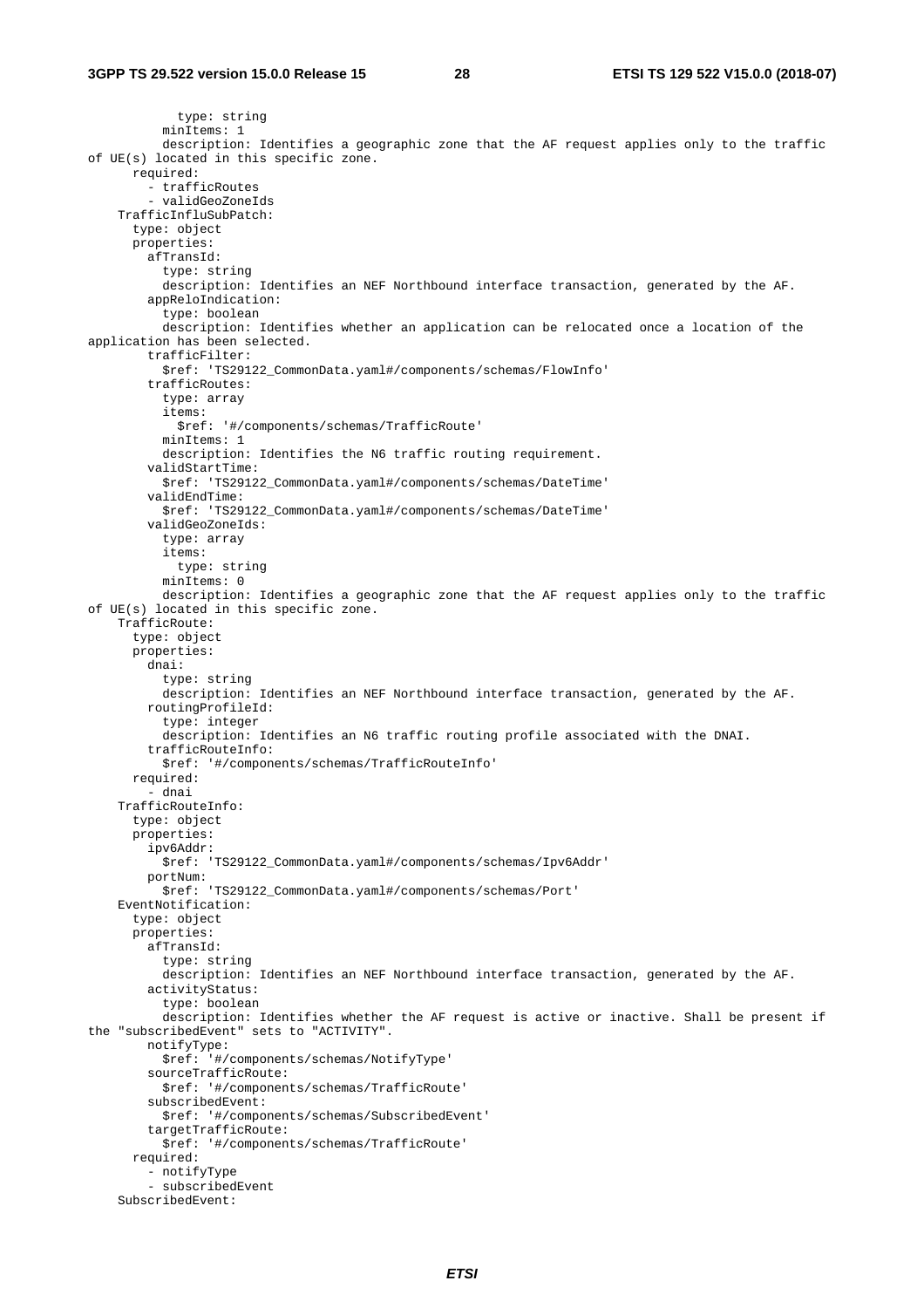anyOf: - type: string enum: - ACTIVITY - CHANGE\_OF\_DNAI - type: string description: > Possible values are - ACTIVITY: The AF requests to be notified when the AF request become active or inactive in the SMF. - CHANGE\_OF\_DNAI: The AF requests to be notified when the DNAI changes for the PDU session. NotifyType: anyOf: - type: string enum: - EARLY - LATE - EARLY\_LATE - type: string description: > Possible values are - ACTIVITY: The AF requests to be notified before the UP path is configured. - LATE: The AF requests to be notified after the UP path is configured. - EARLY\_LATE: The AF requests to be notified before and after the UP path is configured.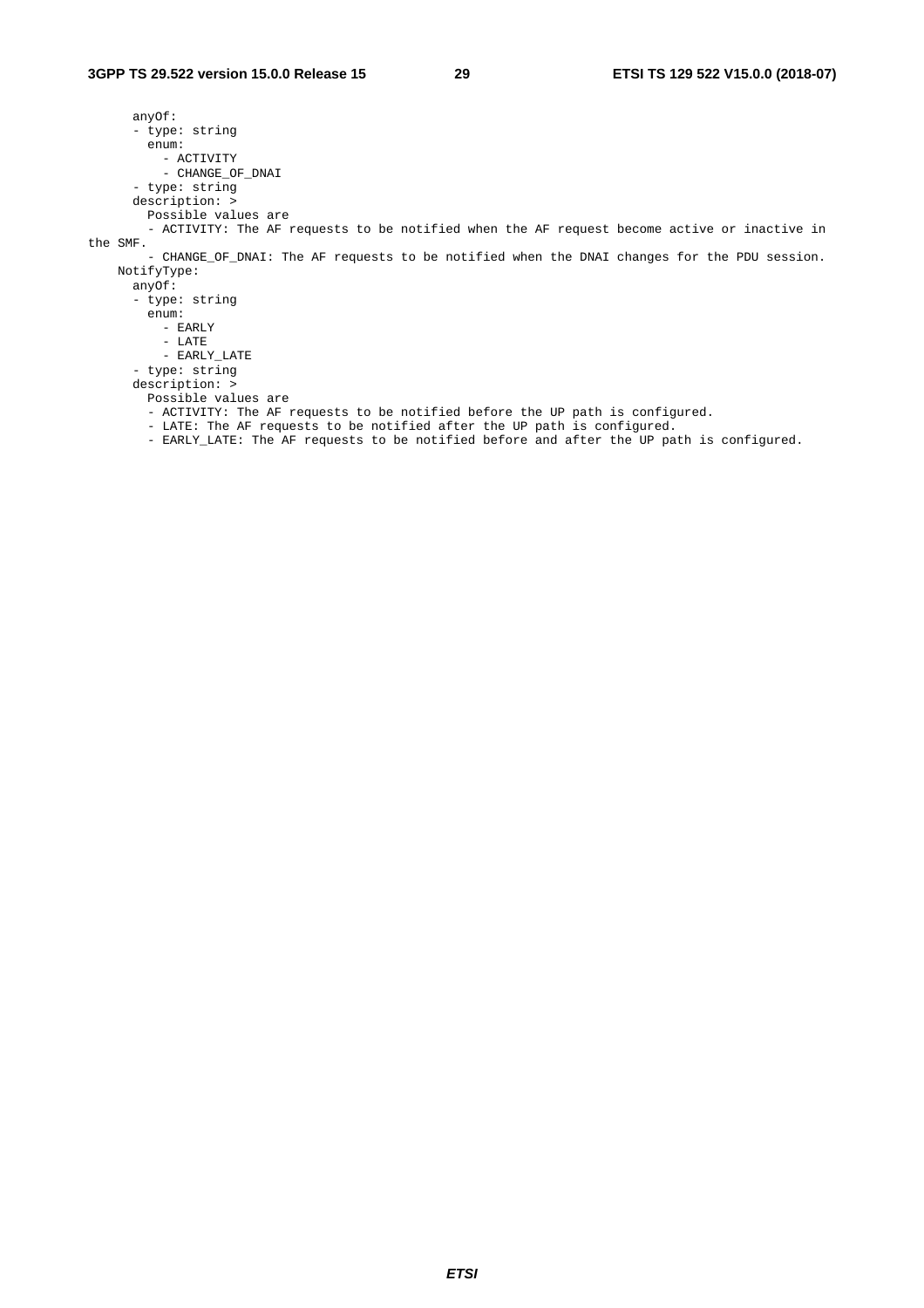# Annex B (informative): Change history

| <b>Change history</b> |                |       |           |       |     |                                                                                                                                                                        |            |
|-----------------------|----------------|-------|-----------|-------|-----|------------------------------------------------------------------------------------------------------------------------------------------------------------------------|------------|
| <b>Date</b>           | <b>Meeting</b> | TDoc. | <b>CR</b> | l Rev | Cat | Subject/Comment                                                                                                                                                        | <b>New</b> |
| 2018-03               | CT3#95         |       |           |       |     | <b>TS Skeleton</b>                                                                                                                                                     | 0.0.0      |
| 2018-03               | CT3#95         |       |           |       |     | Inclusion of C3-181332 and TS skeleton of Network Exposure<br>Function Northbound APIs in C3-181362.                                                                   | 0.1.0      |
| 2018-04               | CT3#96         |       |           |       |     | Inclusion of C3-182407, C3-182408, C3-182504, C3-182418,<br>C3-182505, C3-182443, C3-182421, C3-182422, C3-182501<br>and editorial changes from Rapporteur.            | 0.2.0      |
| 2018-05               | CT3#97         |       |           |       |     | Inclusion of C3-183187, C3-183773, C3-183774, C3-183553,<br>C3-183826, C3-183329, C3-183776, C3-183827, C3-183778,<br>C3-183605 and editorial changes from Rapporteur. | 0.3.0      |
| 2018-06               | CT#80          |       |           |       |     | TS sent to plenary for approval                                                                                                                                        | 1.0.0      |
| 2018-06               | CT#80          |       |           |       |     | TS approved by plenary                                                                                                                                                 | 15.0.0     |